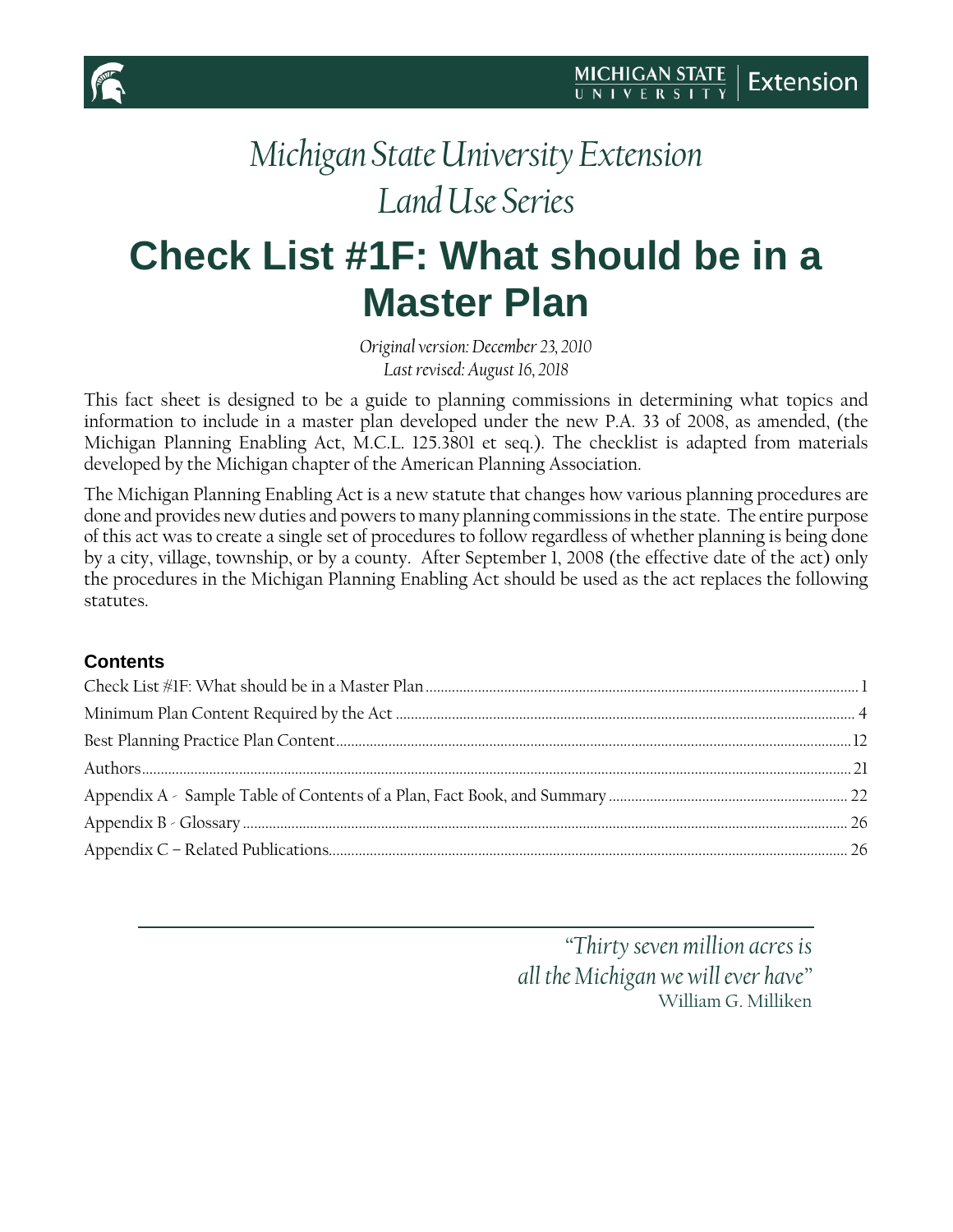This is a checklist was developed by experts on the topic(s) covered within MSU Extension. Its intent and use is to assist Michigan communities making public policy decisions on these issues. This work refers to university-based peer reviewed research, when available and conclusive, and based on the parameters of the law as it relates to the topic(s) in Michigan. This document is written for use in Michigan and is based only on Michigan law and statute. One should not assume the concepts and rules for zoning or other regulation by Michigan municipalities and counties apply in other states. In most cases they do not. This is not original research or a study proposing new findings or conclusions.

Only for matters that took place before September 1, 2008 should these old statutes still be referenced:

- County Planning Act, being P.A. 282 of 1945, as amended, M.C.L. 125.101 *et seq*. See MSU Extension *Land Use Series*, "Checklist #C1; for Adoption of a County Plan in Michigan."
- Township Planning Act, being P.A. 168 of 1959, as amended, M.C.L. 125.321 *et seq*. See MSU Extension *Land Use Series*, "Checklist #T1; for Adoption of a Township Plan in Michigan."
- P.A. 207 of 1921, as amended, (being the City and Village Zoning Act, M.C.L. 125.581 *et seq.*) See MSU Extension *Land Use Series* "Checklist # M2; For Adoption of a City and Village Zoning Ordinance in Michigan".

For any step of this process, the Michigan State University Extension members of the Land Use Area of Expertise team can assist with sample materials; coordinating efforts between the township, county, and the state; and providing guidelines.

The Michigan Planning Enabling Act requires the following to be included in the plan:

"Make careful and comprehensive surveys and studies of present conditions and future growth within the planning jurisdiction with due regard to its relation to neighboring jurisdictions." (§31(2)(a))

The above can be considered the data, or fact book. In addition the plan shall:

"A master plan shall address land use and infrastructure issues and may project 20 years or more into the future. A master plan shall include maps, plats, charts, and descriptive, explanatory, and other related matter and shall show the planning commission's recommendations for the physical development of the planning jurisdiction." (§33(1))

"A master plan shall also include those of the following subjects that reasonably can be considered as pertinent to the future development of the planning jurisdiction:"  $($ \$33 $(2)$ )

- **1.** A land use plan. (§33(2)(a))
- **2.** Recommendations on infrastructure. (§33(2)(b))
- **3.** Recommendations for redevelopment or rehabilitation of blighted areas. (§33(2)(c))
- **4.** A county general plan, if the county has not adopted (and will not be adopting) a zoning ordinance. (§33(2)(a))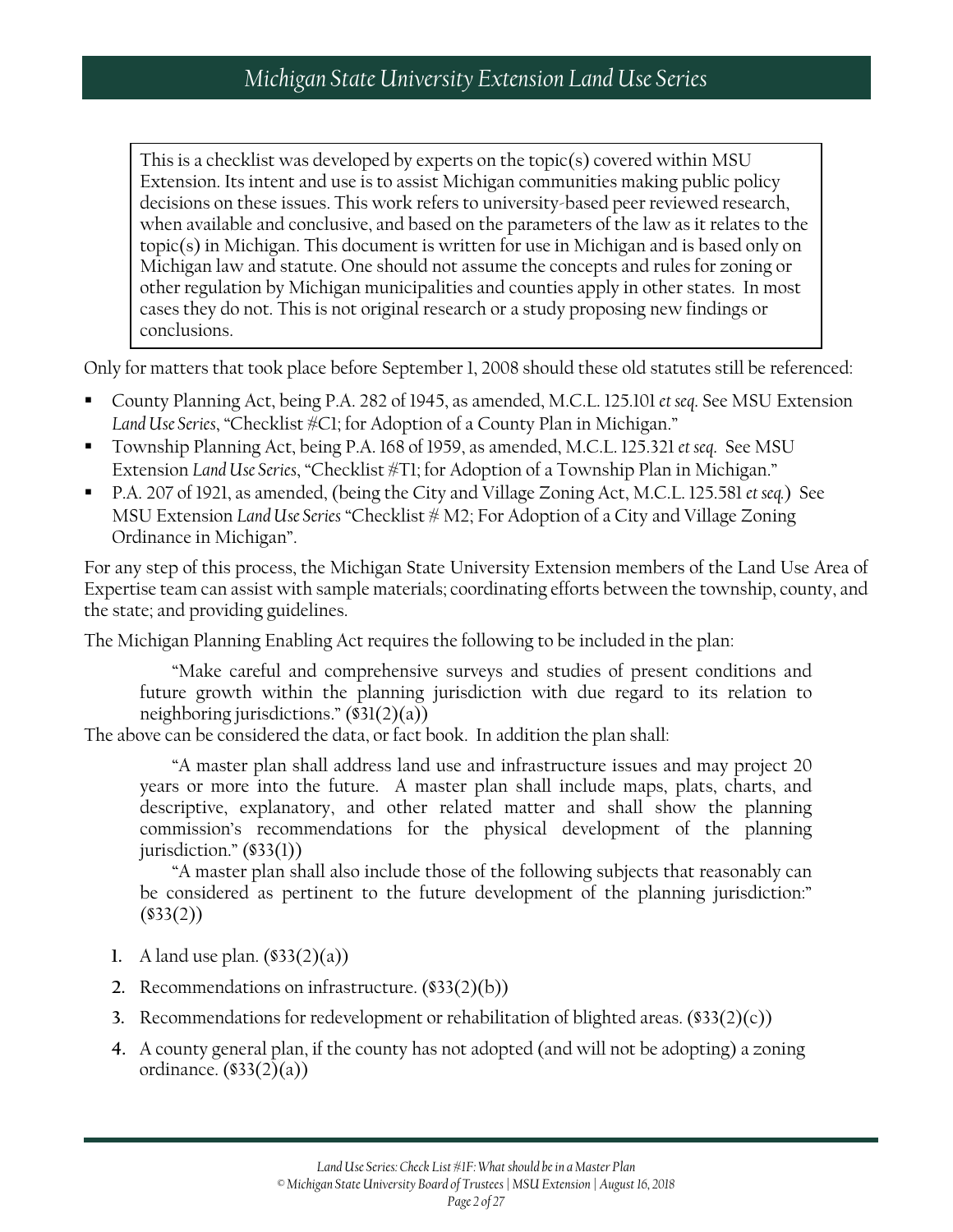**5.** If there is zoning, then the plan shall include a zoning plan for the various zoning districts and an explanation of how the land use categories (on the future land use map) relate to the zoning district map.  $(\$33(2)(d))$ 

The Planning Enabling Act allows communities great latitude in determining the contents of a master plan. The act refers to all types of plans as "master plan," but many communities structure and name their plan according to the specific needs of their area. This list, of types of plans, can be presented as the following:[1](#page-2-0)

- **1.** General plan These items are most relevant for county planning commissions that do not administer a zoning ordinance.
- **2.** Future land use plan Should be used by counties and all jurisdictions with zoning ordinances and may be used by counties without a zoning ordinance.
- **3.** Comprehensive plan Includes options for more detailed analysis and recommendations related to a broad range of social, environmental and economic issues.
- **4.** Growth management plan Includes elements especially relevant for rapidly growing communities.
- **5.** Common elements for all plans Lists topics and information that could be included in any community's plan or any type of plan.
- **6.** Other plans Lists plans that may exist in your community based on other enabling legislation. These may be referenced in the master plan.

Many communities organize their plans into two major sections – **the plan** that is the meat of the document including the goals, objectives and policies that guide the physical development of the community (§33); and the **background information, data book, or fact book** that provides data and analyses that support the plan (§31). Some communities have a third, optional, section which is an executive summary, or simply written and heavily illustrated presentation of the plan, a chart, web page, poster, or combination of the above. These two or three sections can be parts of one document or might be two or three separate documents. Communities may also include information and polices by reference to other plans or documents.

Another way to look at the organization of a plan is to look at a table of contents of a sample plan. In Appendix "A" of this pamphlet is a sample table of contents. It is very detailed, reflecting a very complete plan. Your community's plan is likely to have less material in it. This is presented so that you have a complete list of what might be considered.

A note about the Internet: Planning commissions develop extensive printed fact books as a reference and to support master plan policies. With the growth of the Internet, much of this information is now available online and could be included in a plan by reference instead of reproducing in printed form. There are many excellent sources of accurate and relevant information on the web, but there are also other sites that contain inaccurate or out-of-date data. Planning commissions should use professional assistance and great care in identifying reliable Internet-based information sources.[2](#page-2-1) Also, if the plan, or fact book,

*© Michigan State University Board of Trustees | MSU Extension | August 16, 2018*

<span id="page-2-0"></span> $\overline{\phantom{a}}$  $1$ A best planning practice, as defined by the Michigan Association of Planning (MAP) Law Committee work on the Coordinated Planning Act (never adopted) and now considered by MAP as best planning practice.

<span id="page-2-1"></span><sup>&</sup>lt;sup>2</sup> Visit these web sites to know how to select credible web pages:

Evaluating Web Pages --University of California Library: http://www.lib.berkeley.edu/TeachingLib/Guides/Internet/Evaluate.html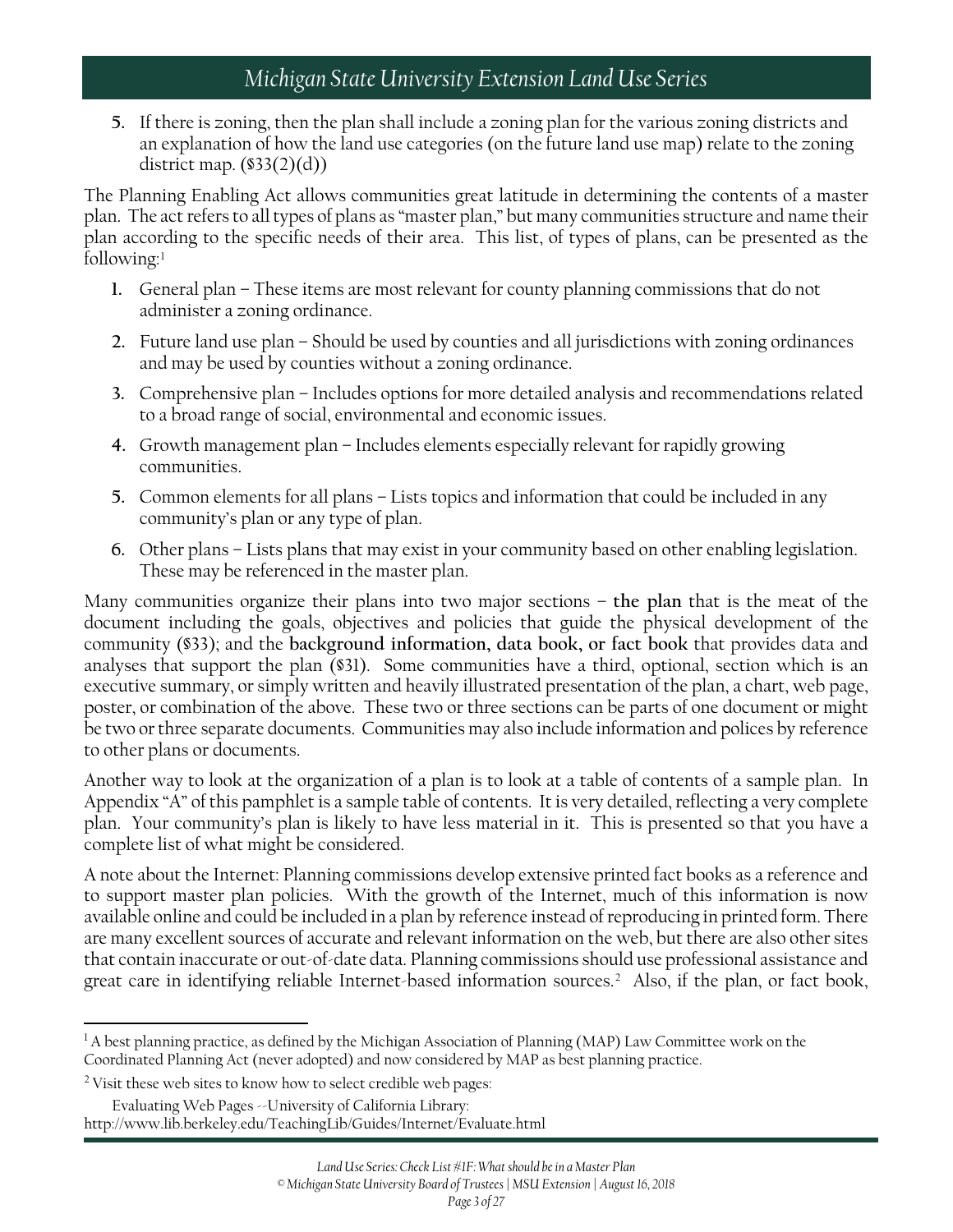makes reference to material on the internet, great care should be used to make sure the web master, or web page editor, does not subsequently change the web site so it can no longer be found or otherwise cannot be recovered. Also, if the plan, or fact book, makes reference to material on the internet and adopts it as part of the plan be reference or bases long term conclusions on the web site's content, great care should be used to make sure the web master, or web page editor, does not subsequently change or update the content of the web site. The content and intent of a plan can easily be challenged when web site data it was relying on is inadvertently changed by someone else and no longer reflects what was adopted.

This checklist is not designed as a substitute for reading and understanding the Michigan Planning Enabling Act or for legal advice and professional planner services.

It is **important** to document each step of the process in planning and zoning a community by keeping detailed minutes, affidavits of publication and mailing, open meeting notices, letters of transmittal, and communications all on file so years from now they are still available.

This checklist is divided into seven columns. The first column lists potential plan content elements. The second column is used to indicate if the content element will be included in the plan. Columns three to seven indicate where in the plan that element should be located.

## <span id="page-3-0"></span>**Minimum Plan Content Required by the Act**

According to the Michigan Planning Enabling Act, at a minimum, the following elements are to be a part of a plan.

| 1. Minimum Statutory Plan<br>Content                                                                                            | 2. Do we<br>want to<br>include<br>this<br>element<br>in the<br>Plan? | Where<br>should this<br>element be<br>located in<br>the plan:<br>$3.$ The<br>Plan | Where<br>should this<br>element be<br>located in<br>the plan:<br>4. The<br>back-<br>ground<br>infor-<br>mation<br>or fact<br>book | Where<br>should this<br>element be<br>located in<br>the plan:<br>5. An<br>optional<br>summary<br>document<br>(poster,<br>flyer,<br>executive<br>summary) | Where<br>should this<br>element be<br>located in<br>the plan:<br>6.<br>Reference<br>to other<br>plans | Where<br>should this<br>element be<br>located in<br>the plan:<br>7.<br>Reference<br>to other<br>sources<br>such as<br>the<br>Internet |
|---------------------------------------------------------------------------------------------------------------------------------|----------------------------------------------------------------------|-----------------------------------------------------------------------------------|-----------------------------------------------------------------------------------------------------------------------------------|----------------------------------------------------------------------------------------------------------------------------------------------------------|-------------------------------------------------------------------------------------------------------|---------------------------------------------------------------------------------------------------------------------------------------|
| A section addressing land use and<br>infrastructure issues and may<br>project 20 years or more into the<br>future. (Sec. 33(1)) | Shall be<br>included                                                 |                                                                                   |                                                                                                                                   |                                                                                                                                                          |                                                                                                       |                                                                                                                                       |
| Maps, plats, charts, and<br>descriptive, explanatory, and<br>other related matter. (Sec.<br>33(1)                               | Shall be<br>included                                                 |                                                                                   |                                                                                                                                   |                                                                                                                                                          |                                                                                                       |                                                                                                                                       |

Web page evaluation checklist form: http://www.lib.berkeley.edu/TeachingLib/Guides/Internet/EvalForm.pdf

Evaluating Information Found on the Internet  $\sim$  The Sheridan Libraries of The John Hopkins University: http://www.library.jhu.edu/researchhelp/general/evaluating/

 $\overline{\phantom{a}}$ 

For annotated descriptions of many other good guides to evaluating web pages, search the subject "Evaluating Quality on the Net" (http://www.hopetillman.com/findqual.html) in the Librarians' Index to the Internet: http://www.lii.org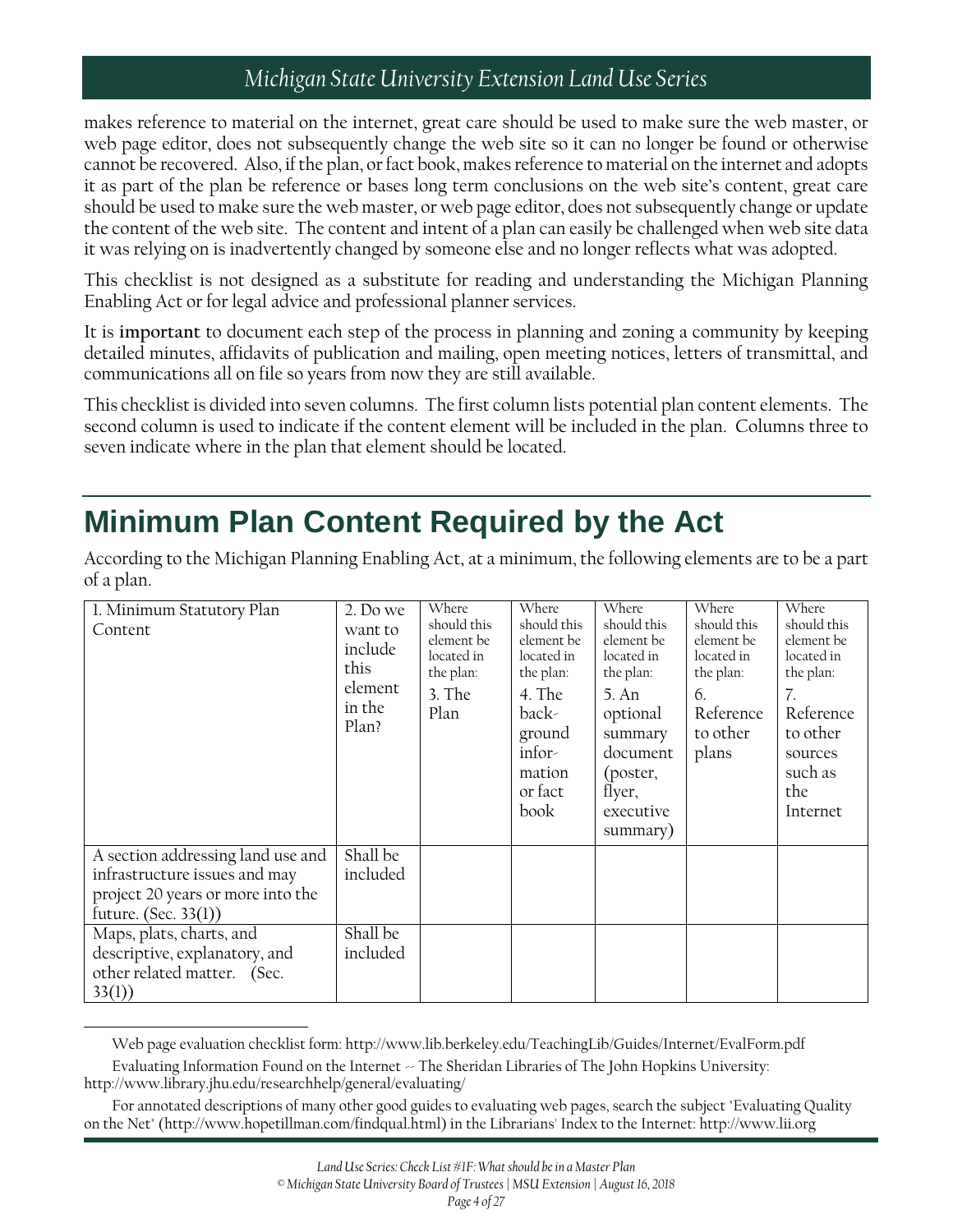| 1. Minimum Statutory Plan<br>Content                                                                                                                                                                                                                                                           | 2. Do we<br>want to<br>include<br>this<br>element<br>in the<br>Plan? | Where<br>should this<br>element be<br>located in<br>the plan:<br>3. The<br>Plan | Where<br>should this<br>element be<br>located in<br>the plan:<br>4. The<br>back-<br>ground<br>infor- | Where<br>should this<br>element be<br>located in<br>the plan:<br>5. An<br>optional<br>summary<br>document | Where<br>should this<br>element be<br>located in<br>the plan:<br>6.<br>Reference<br>to other<br>plans | Where<br>should this<br>element be<br>located in<br>the plan:<br>7.<br>Reference<br>to other<br>sources |
|------------------------------------------------------------------------------------------------------------------------------------------------------------------------------------------------------------------------------------------------------------------------------------------------|----------------------------------------------------------------------|---------------------------------------------------------------------------------|------------------------------------------------------------------------------------------------------|-----------------------------------------------------------------------------------------------------------|-------------------------------------------------------------------------------------------------------|---------------------------------------------------------------------------------------------------------|
|                                                                                                                                                                                                                                                                                                |                                                                      |                                                                                 | mation<br>or fact<br>book                                                                            | (poster,<br>flyer,<br>executive<br>summary)                                                               |                                                                                                       | such as<br>the<br>Internet                                                                              |
| A future land use map is required<br>as a part of the land use plan<br>element of the master plan. (Sec.<br>33(2)(d))                                                                                                                                                                          | Shall be<br>included                                                 |                                                                                 |                                                                                                      |                                                                                                           |                                                                                                       |                                                                                                         |
| Show the planning commission's<br>recommendations for the physical<br>development of the planning<br>jurisdiction. (Sec. 33(1))                                                                                                                                                                | Shall be<br>included                                                 |                                                                                 |                                                                                                      |                                                                                                           |                                                                                                       |                                                                                                         |
| Recommendations for<br>implementing any of the master<br>plan's proposals. (Sec. $33(2)(e)$ )<br>Note: All jurisdictions should<br>have a section detailing<br>recommendations for<br>implementation. (Sec. $33(2)(e)$ )                                                                       | Shall be<br>included                                                 |                                                                                 |                                                                                                      |                                                                                                           |                                                                                                       |                                                                                                         |
| Documentation (or copies of)<br>that the planning commission<br>made careful and comprehensive<br>surveys and studies of present<br>conditions and future growth<br>within the planning jurisdiction<br>with due regard to its relation to<br>neighboring jurisdictions.<br>(Sec. $3l(2)(a)$ ) | Shall be<br>included                                                 |                                                                                 |                                                                                                      |                                                                                                           |                                                                                                       |                                                                                                         |
| Documentation (or copies of) that<br>the planning commission<br>consulted with representatives of<br>adjacent local units of<br>government in respect to their<br>planning so that conflicts in<br>master plans and zoning may be<br>avoided. $(Sec. 31(2)(b))$                                | Shall be<br>included                                                 |                                                                                 |                                                                                                      |                                                                                                           |                                                                                                       |                                                                                                         |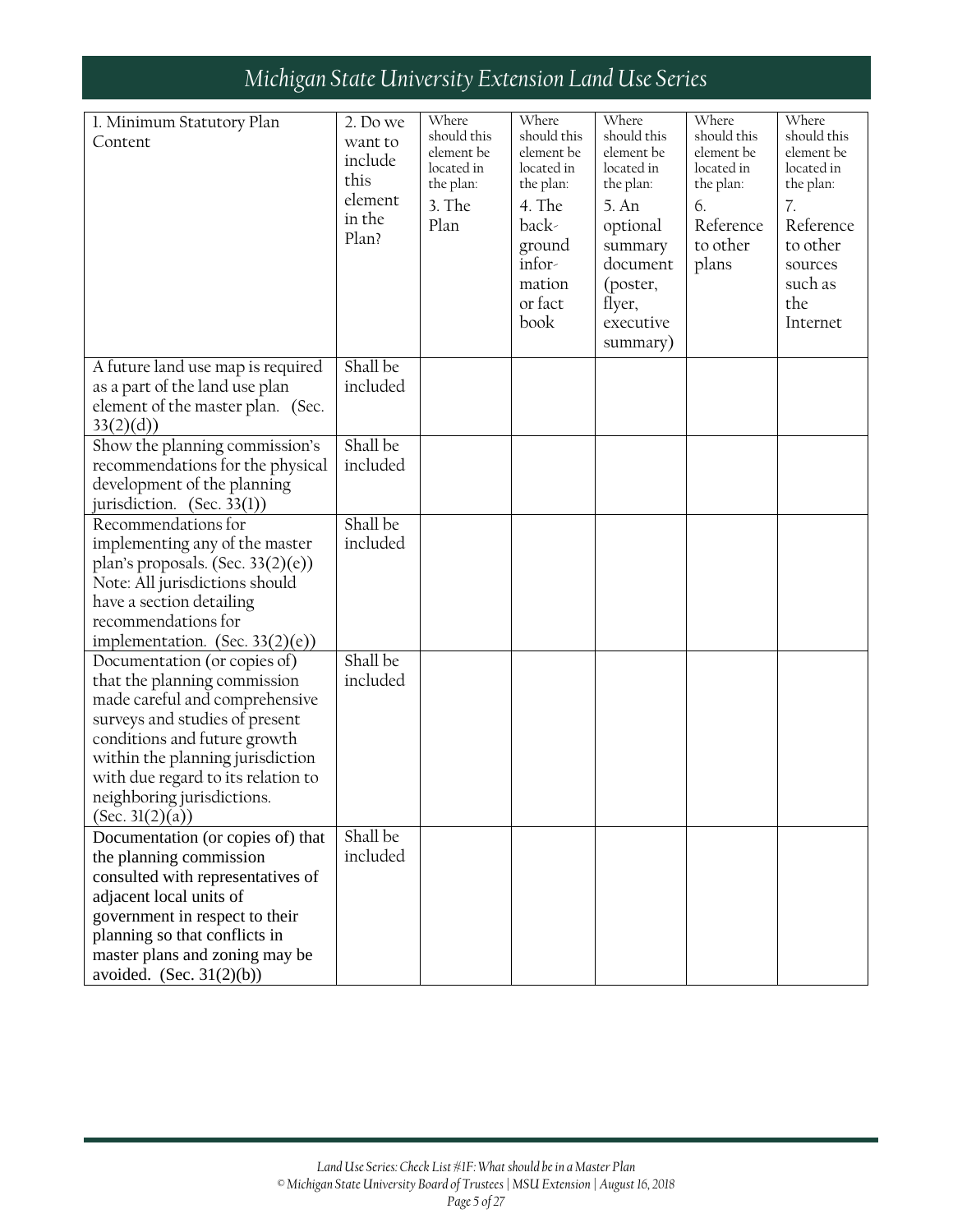| 1. Minimum Statutory Plan<br>Content                                                                                                                                                                                                                                                                                                                                                                                        | 2. Do we<br>want to<br>include<br>this<br>element<br>in the<br>Plan?        | Where<br>should this<br>element be<br>located in<br>the plan:<br>3. The<br>Plan | Where<br>should this<br>element be<br>located in<br>the plan:<br>4. The<br>back-<br>ground<br>infor-<br>mation<br>or fact<br>book | Where<br>should this<br>element be<br>located in<br>the plan:<br>5. An<br>optional<br>summary<br>document<br>(poster,<br>flyer,<br>executive | Where<br>should this<br>element be<br>located in<br>the plan:<br>6.<br>Reference<br>to other<br>plans | Where<br>should this<br>element be<br>located in<br>the plan:<br>7.<br>Reference<br>to other<br>sources<br>such as<br>the<br>Internet |
|-----------------------------------------------------------------------------------------------------------------------------------------------------------------------------------------------------------------------------------------------------------------------------------------------------------------------------------------------------------------------------------------------------------------------------|-----------------------------------------------------------------------------|---------------------------------------------------------------------------------|-----------------------------------------------------------------------------------------------------------------------------------|----------------------------------------------------------------------------------------------------------------------------------------------|-------------------------------------------------------------------------------------------------------|---------------------------------------------------------------------------------------------------------------------------------------|
|                                                                                                                                                                                                                                                                                                                                                                                                                             |                                                                             |                                                                                 |                                                                                                                                   | summary)                                                                                                                                     |                                                                                                       |                                                                                                                                       |
| Documentation (or copies of)<br>that the planning commission<br>cooperated with all departments<br>of the state and federal<br>governments and other public<br>agencies concerned with<br>programs for economic, social,<br>and physical development within<br>the planning jurisdiction and<br>sought the maximum<br>coordination of the local unit of<br>government's programs with<br>these agencies. (Sec. $3l(2)(c)$ ) | Shall be<br>included                                                        |                                                                                 |                                                                                                                                   |                                                                                                                                              |                                                                                                       |                                                                                                                                       |
| For a local unit of government<br>that has adopted a zoning<br>ordinance, a zoning plan (M.C.L.<br>125.3203(1)) (see also M.C.L.<br>125.3305(a)): A proposed<br>schedule of regulations by district<br>that includes at least, building<br>height, lot area, bulk, and<br>setbacks. (Sec. $33(2)(d)$                                                                                                                        | Shall be<br>included                                                        |                                                                                 |                                                                                                                                   |                                                                                                                                              |                                                                                                       |                                                                                                                                       |
| For a local unit of government<br>that has adopted a zoning<br>ordinance, a zoning plan (M.C.L.<br>125.3203(1)) (see also M.C.L.<br>$125.3305(a)$ : A proposed<br>schedule of regulations by district<br>that includes at least, building<br>height, lot area, bulk, and<br>setbacks. (Sec. $33(2)(d)$                                                                                                                      | If there is<br>zoning,<br>then<br>these<br>elements<br>shall be<br>included |                                                                                 |                                                                                                                                   |                                                                                                                                              |                                                                                                       |                                                                                                                                       |
| For a local unit of government<br>that has adopted a zoning<br>ordinance, a zoning plan (M.C.L.<br>125.3203(1)) (see also M.C.L.<br>$125.3305(a)$ : the standards or<br>criteria to be used to consider<br>rezonings consistent with the<br>master plan.                                                                                                                                                                    | If there is<br>zoning,<br>then<br>these<br>elements<br>shall be<br>included |                                                                                 |                                                                                                                                   |                                                                                                                                              |                                                                                                       |                                                                                                                                       |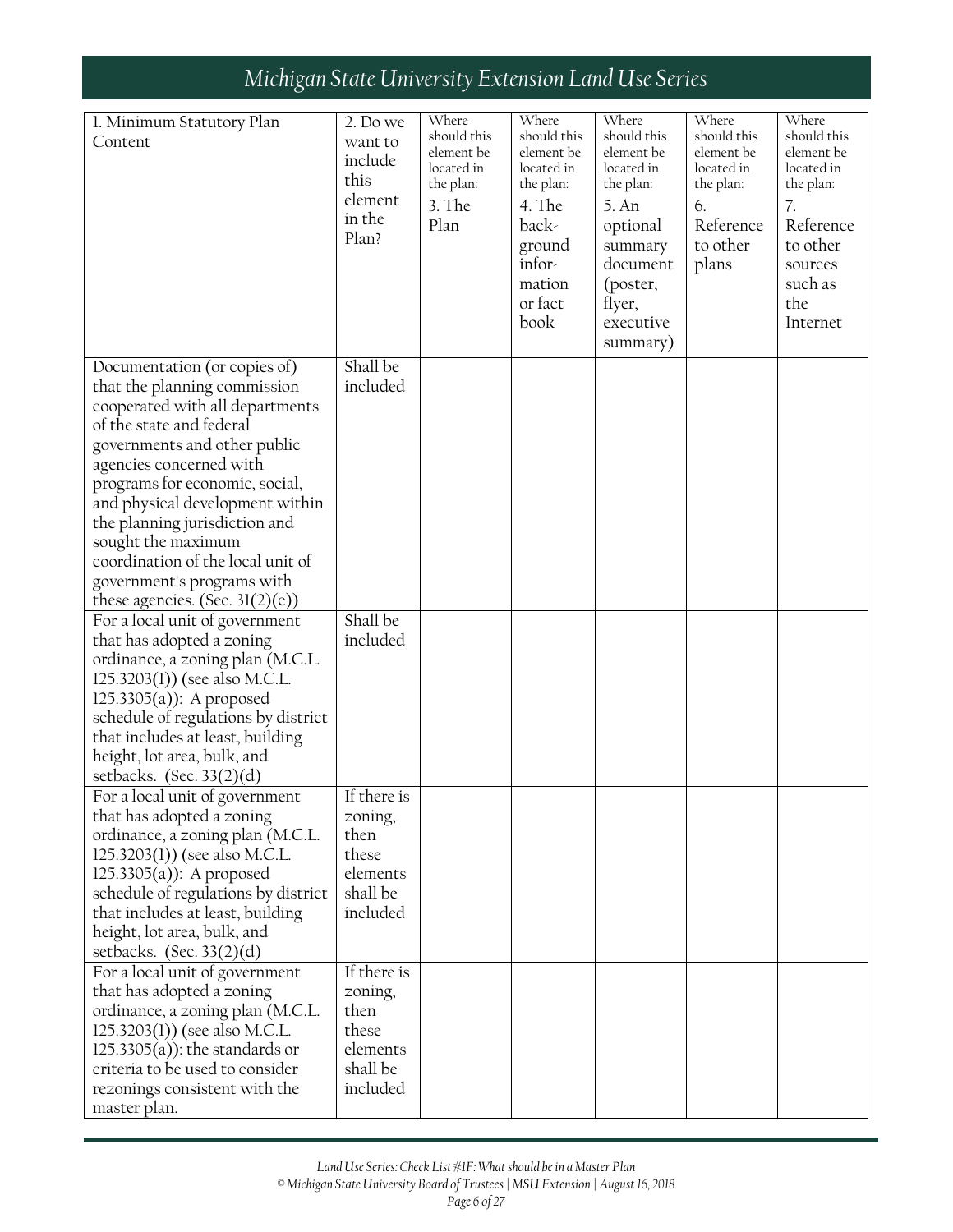| 1. Minimum Statutory Plan<br>Content                                                                                                                                                                                                                                                                                                                                                                                                                                                                                                                                                               | 2. Do we<br>want to<br>include<br>this<br>element<br>in the<br>Plan?        | Where<br>should this<br>element be<br>located in<br>the plan:<br>3. The<br>Plan | Where<br>should this<br>element be<br>located in<br>the plan:<br>4. The<br>back-<br>ground<br>infor-<br>mation<br>or fact<br>book | Where<br>should this<br>element be<br>located in<br>the plan:<br>5. An<br>optional<br>summary<br>document<br>(poster,<br>flyer,<br>executive | Where<br>should this<br>element be<br>located in<br>the plan:<br>6.<br>Reference<br>to other<br>plans | Where<br>should this<br>element be<br>located in<br>the plan:<br>7.<br>Reference<br>to other<br>sources<br>such as<br>the<br>Internet |
|----------------------------------------------------------------------------------------------------------------------------------------------------------------------------------------------------------------------------------------------------------------------------------------------------------------------------------------------------------------------------------------------------------------------------------------------------------------------------------------------------------------------------------------------------------------------------------------------------|-----------------------------------------------------------------------------|---------------------------------------------------------------------------------|-----------------------------------------------------------------------------------------------------------------------------------|----------------------------------------------------------------------------------------------------------------------------------------------|-------------------------------------------------------------------------------------------------------|---------------------------------------------------------------------------------------------------------------------------------------|
|                                                                                                                                                                                                                                                                                                                                                                                                                                                                                                                                                                                                    |                                                                             |                                                                                 |                                                                                                                                   | summary)                                                                                                                                     |                                                                                                       |                                                                                                                                       |
| For a local unit of government<br>that has adopted a zoning<br>ordinance, a zoning plan (M.C.L.<br>125.3203(1)) (see also M.C.L.<br>$125.3305(a)$ : An explanation of<br>how the land use categories on<br>the future land use map relate to<br>the districts on the zoning map.<br>Sec. $33(2)(d)$ (prerequisite to this<br>requirement is $(1)$ a description of<br>each zoning district, and (2) a<br>proposed zoning map.                                                                                                                                                                      | If there is<br>zoning,<br>then<br>these<br>elements<br>shall be<br>included |                                                                                 |                                                                                                                                   |                                                                                                                                              |                                                                                                       |                                                                                                                                       |
| For a local unit of government<br>that has adopted a zoning<br>ordinance, a zoning plan (M.C.L.<br>125.3203(1)) (see also M.C.L.<br>125.3305 $(a)$ ): A description of<br>each of the zoning districts<br>(including proposed new ones),<br>the general purpose of each<br>district, a general description of<br>the class of uses to be permitted<br>in each district, and the general<br>locations for those types of<br>districts. Use classes include<br>single family residential, multiple<br>family residential, commercial,<br>office, industrial, agricultural,<br>forestry, mining, etc. | If there is<br>zoning,<br>then<br>these<br>elements<br>shall be<br>included |                                                                                 |                                                                                                                                   |                                                                                                                                              |                                                                                                       |                                                                                                                                       |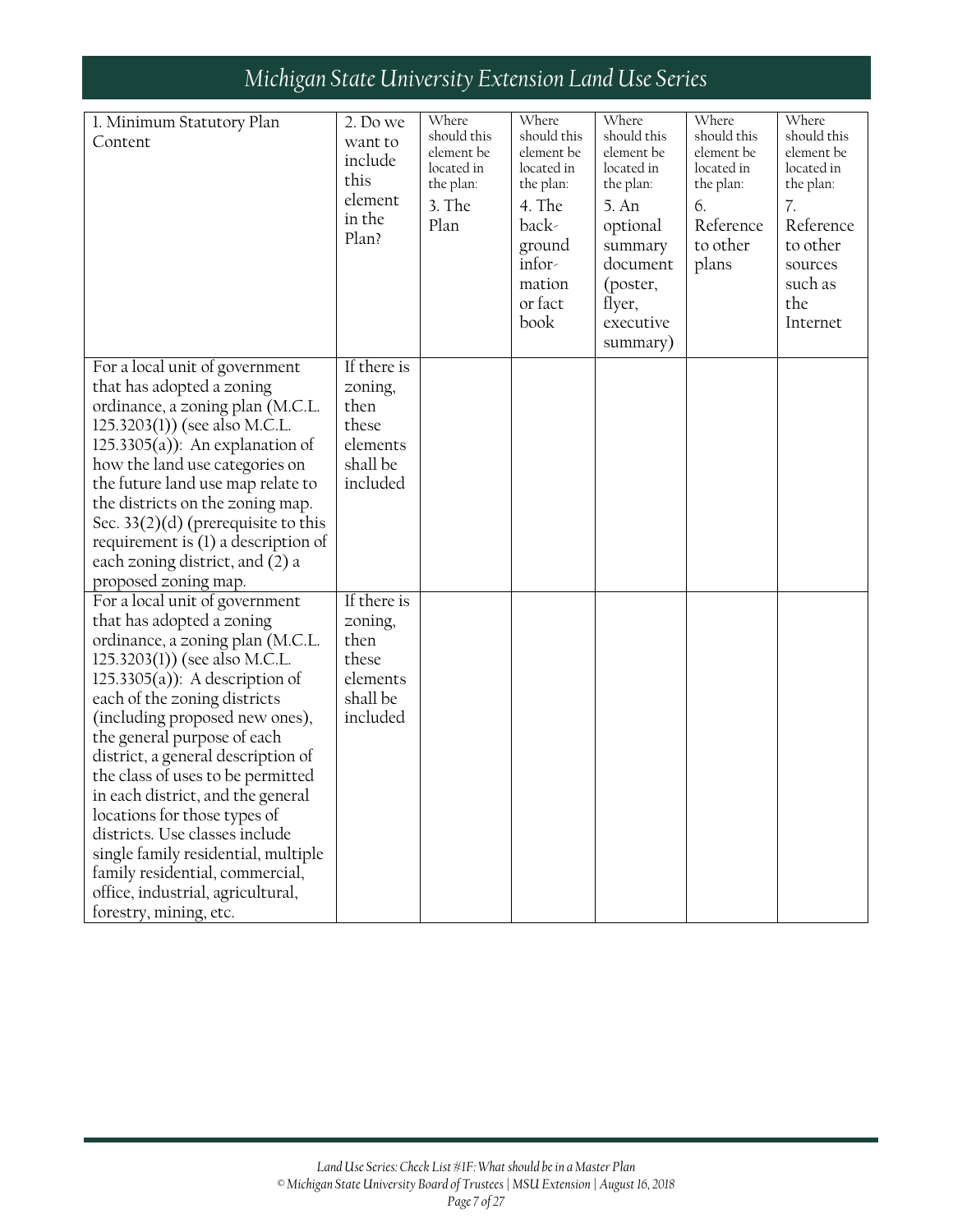| 1. Minimum Statutory Plan<br>Content                                                                                                                                                                                                                                                                                                                                                                                                                                                                             | 2. Do we<br>want to<br>include<br>this<br>element<br>in the<br>Plan?        | Where<br>should this<br>element be<br>located in<br>the plan:<br>3. The<br>Plan | Where<br>should this<br>element be<br>located in<br>the plan:<br>4. The<br>back-<br>ground<br>infor-<br>mation<br>or fact<br>book | Where<br>should this<br>element be<br>located in<br>the plan:<br>5. An<br>optional<br>summary<br>document<br>(poster,<br>flyer,<br>executive<br>summary) | Where<br>should this<br>element be<br>located in<br>the plan:<br>6.<br>Reference<br>to other<br>plans | Where<br>should this<br>element be<br>located in<br>the plan:<br>7.<br>Reference<br>to other<br>sources<br>such as<br>the<br>Internet |
|------------------------------------------------------------------------------------------------------------------------------------------------------------------------------------------------------------------------------------------------------------------------------------------------------------------------------------------------------------------------------------------------------------------------------------------------------------------------------------------------------------------|-----------------------------------------------------------------------------|---------------------------------------------------------------------------------|-----------------------------------------------------------------------------------------------------------------------------------|----------------------------------------------------------------------------------------------------------------------------------------------------------|-------------------------------------------------------------------------------------------------------|---------------------------------------------------------------------------------------------------------------------------------------|
| For a local unit of government<br>that has adopted a zoning<br>ordinance, a zoning plan (M.C.L.<br>125.3203(1)) (see also M.C.L.<br>$125.3305(a)$ : A proposed zoning<br>map showing the location of<br>proposed zoning districts. This<br>could be accomplished by<br>referring to the existing zoning<br>map and then including a map<br>with proposed district changes<br>and the circumstances under<br>which those changes should be<br>made in a manner consistent with<br>the master plan.                | If there is<br>zoning,<br>then<br>these<br>elements<br>shall be<br>included |                                                                                 |                                                                                                                                   |                                                                                                                                                          |                                                                                                       |                                                                                                                                       |
| Plans might also include, if "reasonably<br>can be considered as pertinent to the<br>future development of the planning<br>jurisdiction": For a county,<br>documentation that the master<br>plan may include planning in<br>cooperation with the constituted<br>authorities for incorporated areas<br>in whole or to the extent to<br>which, in the planning<br>commission's judgment, they are<br>related to the planning of the<br>unincorporated territory or of the<br>county as a whole. (Sec. $3l(1)(a)$ ) |                                                                             |                                                                                 |                                                                                                                                   |                                                                                                                                                          |                                                                                                       |                                                                                                                                       |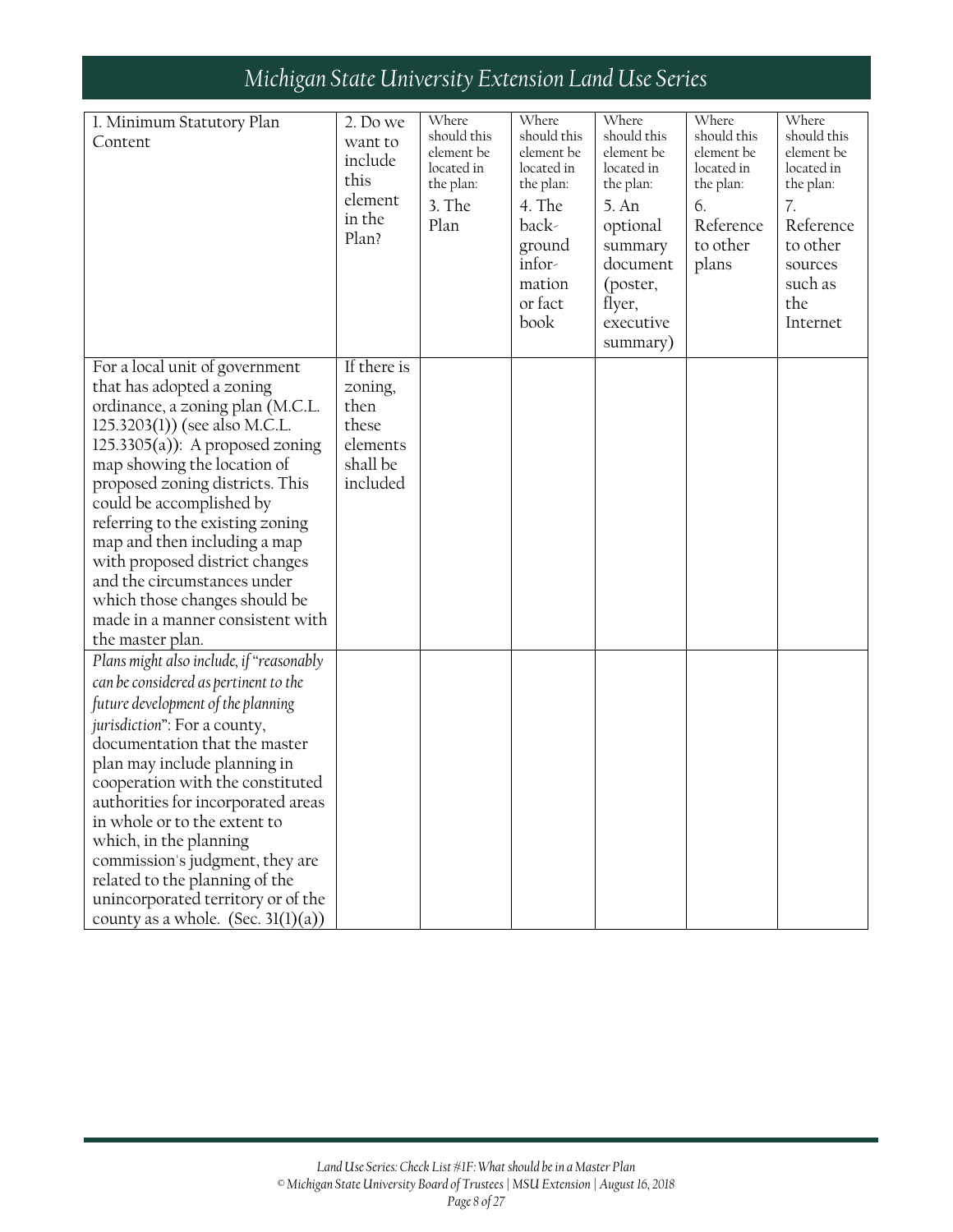| 1. Minimum Statutory Plan<br>Content                                                                                                                                                                                                                                                                                                                                                                                                                                                                                     | 2. Do we<br>want to<br>include<br>this<br>element<br>in the<br>Plan? | Where<br>should this<br>element be<br>located in<br>the plan:<br>3. The<br>Plan | Where<br>should this<br>element be<br>located in<br>the plan:<br>4. The<br>back-<br>ground<br>infor-<br>mation<br>or fact<br>book | Where<br>should this<br>element be<br>located in<br>the plan:<br>5. An<br>optional<br>summary<br>document<br>(poster,<br>flyer,<br>executive<br>summary) | Where<br>should this<br>element be<br>located in<br>the plan:<br>6.<br>Reference<br>to other<br>plans | Where<br>should this<br>element be<br>located in<br>the plan:<br>7.<br>Reference<br>to other<br>sources<br>such as<br>the<br>Internet |
|--------------------------------------------------------------------------------------------------------------------------------------------------------------------------------------------------------------------------------------------------------------------------------------------------------------------------------------------------------------------------------------------------------------------------------------------------------------------------------------------------------------------------|----------------------------------------------------------------------|---------------------------------------------------------------------------------|-----------------------------------------------------------------------------------------------------------------------------------|----------------------------------------------------------------------------------------------------------------------------------------------------------|-------------------------------------------------------------------------------------------------------|---------------------------------------------------------------------------------------------------------------------------------------|
| Plans might also include, if "reasonably<br>can be considered as pertinent to the<br>future development of the planning<br>jurisdiction": For a township that<br>on the effective date of this act<br>had a planning commission<br>created under former 1931 PA 285,<br>or for a city or village, the<br>planning jurisdiction may include<br>any areas outside of the<br>municipal boundaries that, in the<br>planning commission's judgment,<br>are related to the planning of the<br>municipality. (Sec. $3l(1)(b)$ ) |                                                                      |                                                                                 |                                                                                                                                   |                                                                                                                                                          |                                                                                                       |                                                                                                                                       |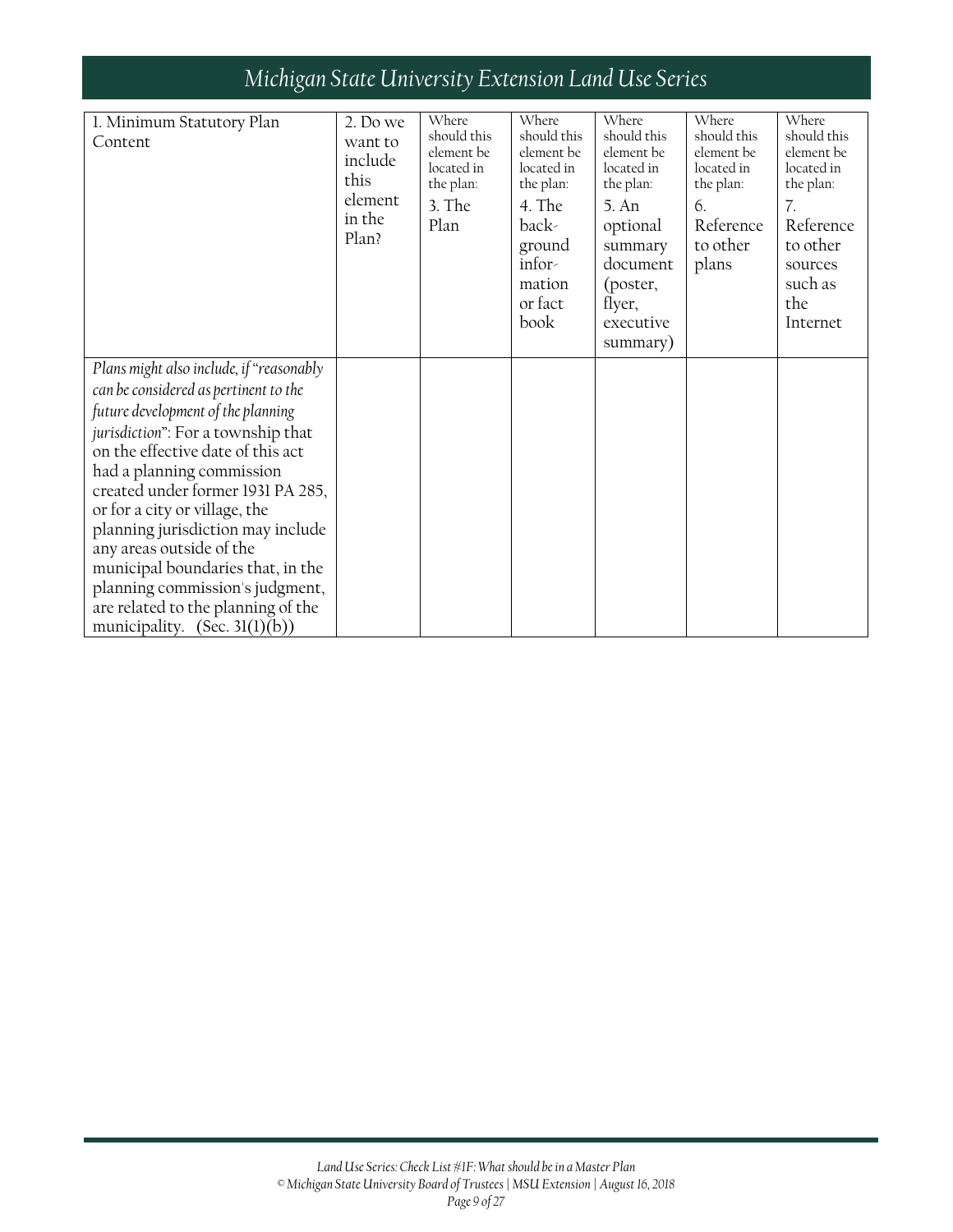| 1. Minimum Statutory Plan<br>Content                                                                                                                                                                                                                                                                                                                                                                                                                                                                                                                                                                                                                                                                                                                                                                                                                                                                                                       | 2. Do we<br>want to<br>include<br>this<br>element<br>in the<br>Plan? | Where<br>should this<br>element be<br>located in<br>the plan:<br>3. The<br>Plan | Where<br>should this<br>element be<br>located in<br>the plan:<br>4. The<br>back-<br>ground<br>infor-<br>mation<br>or fact<br>book | Where<br>should this<br>element be<br>located in<br>the plan:<br>5. An<br>optional<br>summary<br>document<br>(poster,<br>flyer,<br>executive<br>summary) | Where<br>should this<br>element be<br>located in<br>the plan:<br>6.<br>Reference<br>to other<br>plans | Where<br>should this<br>element be<br>located in<br>the plan:<br>$\overline{7}$ .<br>Reference<br>to other<br>sources<br>such as<br>the<br>Internet |
|--------------------------------------------------------------------------------------------------------------------------------------------------------------------------------------------------------------------------------------------------------------------------------------------------------------------------------------------------------------------------------------------------------------------------------------------------------------------------------------------------------------------------------------------------------------------------------------------------------------------------------------------------------------------------------------------------------------------------------------------------------------------------------------------------------------------------------------------------------------------------------------------------------------------------------------------|----------------------------------------------------------------------|---------------------------------------------------------------------------------|-----------------------------------------------------------------------------------------------------------------------------------|----------------------------------------------------------------------------------------------------------------------------------------------------------|-------------------------------------------------------------------------------------------------------|-----------------------------------------------------------------------------------------------------------------------------------------------------|
| Plans might also include, if "reasonably<br>can be considered as pertinent to the<br>future development of the planning<br>jurisdiction": A classification and<br>allocation of land for agriculture,<br>residences, commerce, industry,<br>recreation, ways and grounds,<br>public transportation facilities<br>(as of Dec. 23, 2010), public<br>buildings, schools, soil<br>conservation, forests, woodlots,<br>open space, wildlife refuges, and<br>other uses and purposes. (If a<br>county has not adopted a zoning<br>ordinance under former 1943 PA<br>183 or the Michigan zoning<br>enabling act, 2006 PA 110, MCL<br>125.3101 to 125.3702), a land use<br>plan and program for the county<br>may be a general plan with a<br>generalized future land use map.<br>(Sec. 33. $(2)(a)$ ) Note: Given this<br>requirement, most, if not all,<br>jurisdictions should include the<br>majority of these elements in the<br>master plan. |                                                                      |                                                                                 |                                                                                                                                   |                                                                                                                                                          |                                                                                                       |                                                                                                                                                     |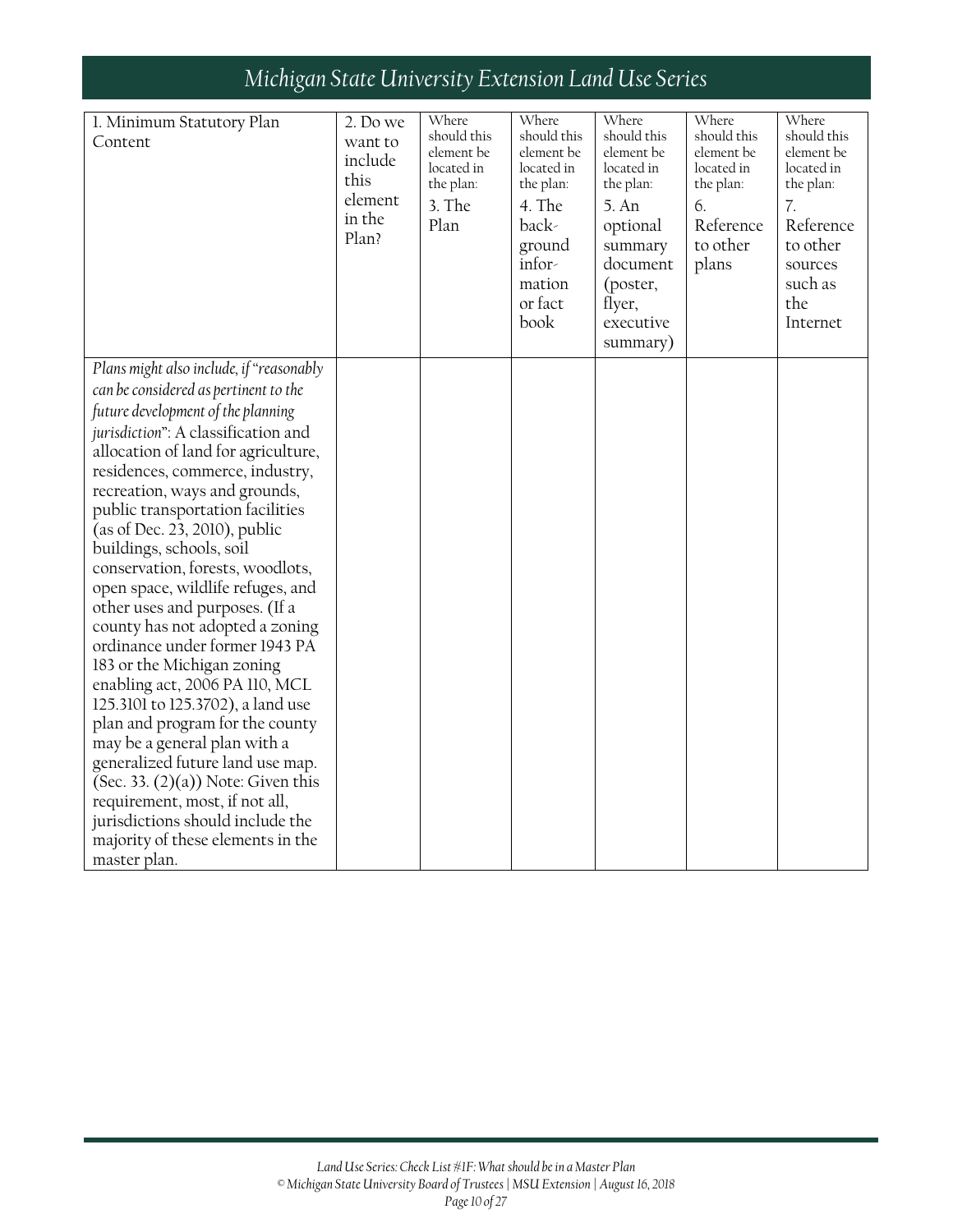| 1. Minimum Statutory Plan                                            | 2. Do we | Where                   | Where                   | Where                   | Where                   | Where                   |
|----------------------------------------------------------------------|----------|-------------------------|-------------------------|-------------------------|-------------------------|-------------------------|
| Content                                                              | want to  | should this             | should this             | should this             | should this             | should this             |
|                                                                      | include  | element be              | element be              | element be              | element be              | element be              |
|                                                                      | this     | located in<br>the plan: | located in<br>the plan: | located in<br>the plan: | located in<br>the plan: | located in<br>the plan: |
|                                                                      | element  | 3. The                  | 4. The                  | 5. An                   | 6.                      | 7.                      |
|                                                                      | in the   | Plan                    | back-                   | optional                | Reference               | Reference               |
|                                                                      | Plan?    |                         | ground                  | summary                 | to other                | to other                |
|                                                                      |          |                         | infor-                  | document                | plans                   | sources                 |
|                                                                      |          |                         | mation                  | (poster,                |                         | such as                 |
|                                                                      |          |                         | or fact                 | flyer,                  |                         | the                     |
|                                                                      |          |                         | book                    | executive               |                         | Internet                |
|                                                                      |          |                         |                         | summary)                |                         |                         |
| Plans might also include, if "reasonably                             |          |                         |                         |                         |                         |                         |
| can be considered as pertinent to the                                |          |                         |                         |                         |                         |                         |
| future development of the planning                                   |          |                         |                         |                         |                         |                         |
| jurisdiction": The general location,                                 |          |                         |                         |                         |                         |                         |
| character, and extent of all                                         |          |                         |                         |                         |                         |                         |
| components of a transportation                                       |          |                         |                         |                         |                         |                         |
| system and their                                                     |          |                         |                         |                         |                         |                         |
| interconnectivity including                                          |          |                         |                         |                         |                         |                         |
| streets, railroads, airports, bicycle                                |          |                         |                         |                         |                         |                         |
| paths, pedestrian ways, bridges,                                     |          |                         |                         |                         |                         |                         |
| waterways, waterfront                                                |          |                         |                         |                         |                         |                         |
| developments (complete streets);                                     |          |                         |                         |                         |                         |                         |
| sanitary sewers and water supply                                     |          |                         |                         |                         |                         |                         |
| systems; facilities for flood                                        |          |                         |                         |                         |                         |                         |
| prevention, drainage, pollution                                      |          |                         |                         |                         |                         |                         |
| prevention, and maintenance of<br>water levels; and public utilities |          |                         |                         |                         |                         |                         |
| and structures. (Sec. 33. $(2)(b)$ ).                                |          |                         |                         |                         |                         |                         |
| Note: Given this requirement,                                        |          |                         |                         |                         |                         |                         |
| most, if not all, jurisdictions                                      |          |                         |                         |                         |                         |                         |
| should include the majority of                                       |          |                         |                         |                         |                         |                         |
| these elements in the master plan.                                   |          |                         |                         |                         |                         |                         |
| Plans might also include, if "reasonably                             |          |                         |                         |                         |                         |                         |
| can be considered as pertinent to the                                |          |                         |                         |                         |                         |                         |
| future development of the planning                                   |          |                         |                         |                         |                         |                         |
| jurisdiction": Recommendations as                                    |          |                         |                         |                         |                         |                         |
| to the general character, extent,                                    |          |                         |                         |                         |                         |                         |
| and layout of redevelopment or                                       |          |                         |                         |                         |                         |                         |
| rehabilitation of blighted areas;                                    |          |                         |                         |                         |                         |                         |
| and the removal, relocation,                                         |          |                         |                         |                         |                         |                         |
| widening, narrowing, vacating,                                       |          |                         |                         |                         |                         |                         |
| abandonment, change of use, or                                       |          |                         |                         |                         |                         |                         |
| extension of streets, grounds,                                       |          |                         |                         |                         |                         |                         |
| open spaces, buildings, utilities,                                   |          |                         |                         |                         |                         |                         |
| or other facilities. (Sec. 33. $(2)(c)$                              |          |                         |                         |                         |                         |                         |
| (Recommendations for                                                 |          |                         |                         |                         |                         |                         |
| redevelopment may or may not be<br>included as pertinent, and a      |          |                         |                         |                         |                         |                         |
| zoning plan.)                                                        |          |                         |                         |                         |                         |                         |
|                                                                      |          |                         |                         |                         |                         |                         |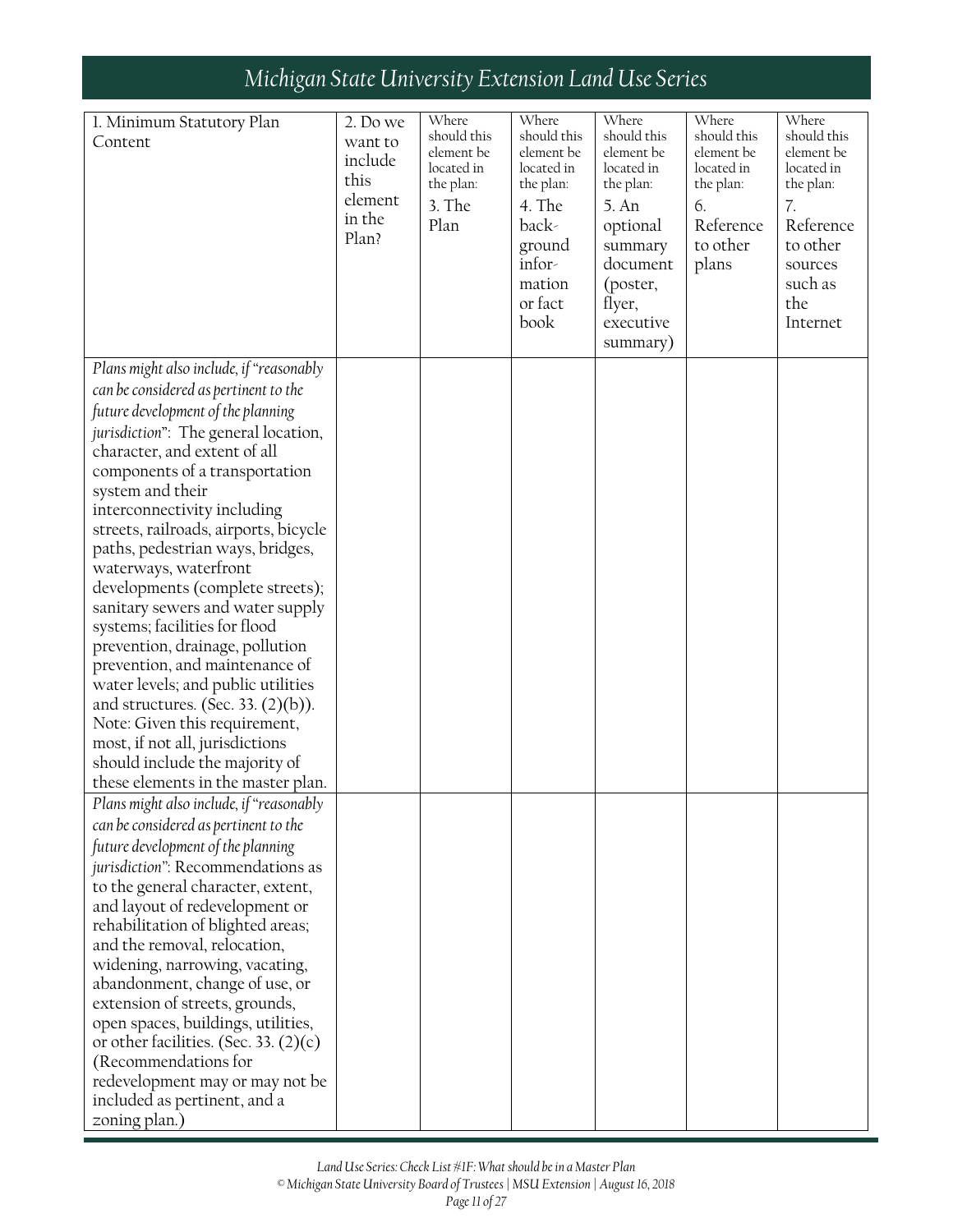| 1. Minimum Statutory Plan<br>Content                                                                                                                                                                                                                                                                                                                                                                                                                                                                                                                                                                                                                                                                                          | 2. Do we<br>want to<br>include<br>this<br>element<br>in the<br>Plan? | Where<br>should this<br>element be<br>located in<br>the plan:<br>3. The<br>Plan | Where<br>should this<br>element be<br>located in<br>the plan:<br>4. The<br>back-<br>ground<br>infor-<br>mation<br>or fact<br>book | Where<br>should this<br>element be<br>located in<br>the plan:<br>5. An<br>optional<br>summary<br>document<br>(poster,<br>flyer,<br>executive<br>summary) | Where<br>should this<br>element be<br>located in<br>the plan:<br>6.<br>Reference<br>to other<br>plans | Where<br>should this<br>element be<br>located in<br>the plan:<br>7.<br>Reference<br>to other<br>sources<br>such as<br>the<br>Internet |
|-------------------------------------------------------------------------------------------------------------------------------------------------------------------------------------------------------------------------------------------------------------------------------------------------------------------------------------------------------------------------------------------------------------------------------------------------------------------------------------------------------------------------------------------------------------------------------------------------------------------------------------------------------------------------------------------------------------------------------|----------------------------------------------------------------------|---------------------------------------------------------------------------------|-----------------------------------------------------------------------------------------------------------------------------------|----------------------------------------------------------------------------------------------------------------------------------------------------------|-------------------------------------------------------------------------------------------------------|---------------------------------------------------------------------------------------------------------------------------------------|
| Plans might also include, if "reasonably<br>can be considered as pertinent to the<br>future development of the planning<br>jurisdiction": If a master plan is or<br>includes a master street plan, the<br>means for implementing the<br>master street plan in cooperation<br>with the county road commission<br>and the state transportation<br>department shall be specified in<br>the master street plan in a<br>manner consistent with the<br>respective powers and duties of<br>and any written agreements<br>between these entities and the<br>municipality . (Sec. 33. (3)) Note:<br>Given this requirement, most, if<br>not all, jurisdictions should<br>include the majority of these<br>elements in the master plan. |                                                                      |                                                                                 |                                                                                                                                   |                                                                                                                                                          |                                                                                                       |                                                                                                                                       |

This is the first of three ways to evaluate the content of your plan. The table above should be considered the legal minimum. Most plans should contain much more.

## <span id="page-11-0"></span>**Best Planning Practice Plan Content**

The following checklist is adapted from materials developed by the Michigan chapter of the American Planning Association, from their work toward a Coordinated Planning Act (never adopted). It provides a rather complete list of the analysis that should be a part of a plan and fact, or data, book.

Following this table, in Appendix A (page 10) , is a sample table of contents for a plan, data or fact book, and summary. It gives just one example of how information in a plan might be organized.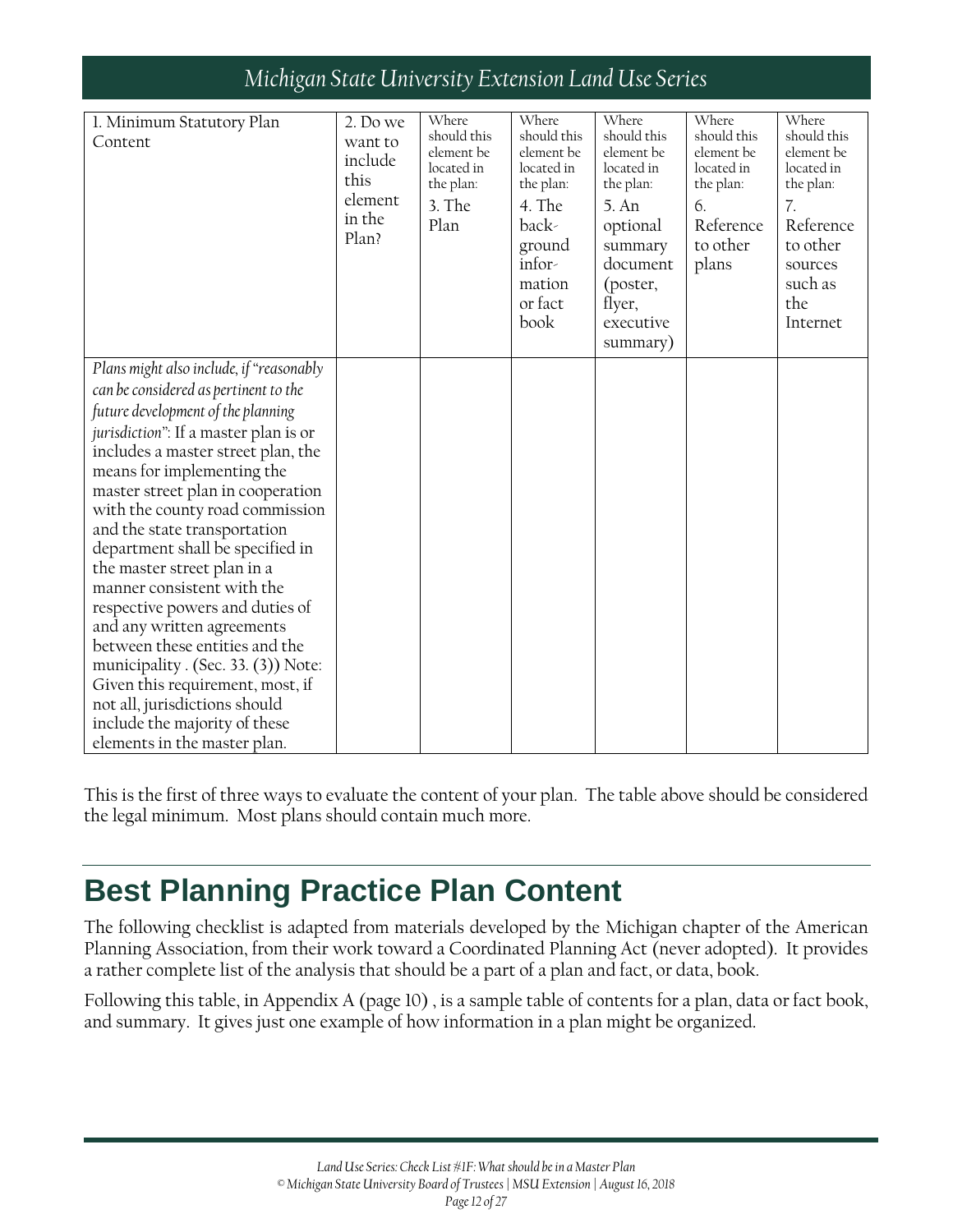#### **Plan Content**

For a general plan the content should include:

| <b>Plan Content: General Plan</b><br>(Only for a county plan with no<br>county zoning.)                                                                                                                                                                                                  | <b>Where</b><br>the<br>element<br>is found<br>in the<br><b>Fact</b><br><b>Book</b> | <b>Where</b><br>the<br>element<br>is found<br>in the<br>Plan | Where the<br>element is<br>found in<br>other<br>adopted<br>plans | Where the<br>element is<br>found in<br>the<br>optional<br>summary,<br>poster,<br>pamphlet,<br>etc. | This is<br>something<br>we want<br>to add to<br>our next<br>plan(s) |
|------------------------------------------------------------------------------------------------------------------------------------------------------------------------------------------------------------------------------------------------------------------------------------------|------------------------------------------------------------------------------------|--------------------------------------------------------------|------------------------------------------------------------------|----------------------------------------------------------------------------------------------------|---------------------------------------------------------------------|
| A policy-based plan with generalized                                                                                                                                                                                                                                                     |                                                                                    |                                                              |                                                                  |                                                                                                    |                                                                     |
| future land use maps.                                                                                                                                                                                                                                                                    |                                                                                    |                                                              |                                                                  |                                                                                                    |                                                                     |
| A section on affordable housing needs                                                                                                                                                                                                                                                    |                                                                                    |                                                              |                                                                  |                                                                                                    |                                                                     |
| and a strategy to meet those needs.                                                                                                                                                                                                                                                      |                                                                                    |                                                              |                                                                  |                                                                                                    |                                                                     |
| A section on job development and a                                                                                                                                                                                                                                                       |                                                                                    |                                                              |                                                                  |                                                                                                    |                                                                     |
| strategy to meet those needs.                                                                                                                                                                                                                                                            |                                                                                    |                                                              |                                                                  |                                                                                                    |                                                                     |
| Address the relationship between jobs,                                                                                                                                                                                                                                                   |                                                                                    |                                                              |                                                                  |                                                                                                    |                                                                     |
| housing, and transportation within the                                                                                                                                                                                                                                                   |                                                                                    |                                                              |                                                                  |                                                                                                    |                                                                     |
| local unit of government or region.                                                                                                                                                                                                                                                      |                                                                                    |                                                              |                                                                  |                                                                                                    |                                                                     |
| A separate section on multimodal                                                                                                                                                                                                                                                         |                                                                                    |                                                              |                                                                  |                                                                                                    |                                                                     |
| transportation including streets and                                                                                                                                                                                                                                                     |                                                                                    |                                                              |                                                                  |                                                                                                    |                                                                     |
| highways, public transit, airports,                                                                                                                                                                                                                                                      |                                                                                    |                                                              |                                                                  |                                                                                                    |                                                                     |
| railroads, ports, and pedestrian and                                                                                                                                                                                                                                                     |                                                                                    |                                                              |                                                                  |                                                                                                    |                                                                     |
| bicycle ways.                                                                                                                                                                                                                                                                            |                                                                                    |                                                              |                                                                  |                                                                                                    |                                                                     |
| A section on capital facilities owned or<br>operated, or both, or privately<br>contracted by the local unit of<br>government, together with long-range<br>fiscal plans for the provision of new<br>capital facilities for the local unit of<br>government.                               |                                                                                    |                                                              |                                                                  |                                                                                                    |                                                                     |
| The plan shall be the basis for the local                                                                                                                                                                                                                                                |                                                                                    |                                                              |                                                                  |                                                                                                    |                                                                     |
| unit of government or regional capital<br>improvement program including capital<br>improvements to be done by a county<br>road commission, drain commissioner,<br>parks and recreation commission,<br>department of public works, or other<br>local unit of government legislative body. |                                                                                    |                                                              |                                                                  |                                                                                                    |                                                                     |
| An analysis of all the municipal or joint                                                                                                                                                                                                                                                |                                                                                    |                                                              |                                                                  |                                                                                                    |                                                                     |
| municipal plans of municipalities within<br>the county to ensure coordination and<br>consistency, including, but not limited<br>to, buildout, economic, fiscal,<br>environmental, and social impact<br>analyses.                                                                         |                                                                                    |                                                              |                                                                  |                                                                                                    |                                                                     |
| A plan may incorporate by reference                                                                                                                                                                                                                                                      |                                                                                    |                                                              |                                                                  |                                                                                                    |                                                                     |
| plans, or portions of plans, adopted by<br>other agencies of political subdivisions, a<br>regional plan, this state, or the federal<br>government.                                                                                                                                       |                                                                                    |                                                              |                                                                  |                                                                                                    |                                                                     |
| Other elements as determined by the                                                                                                                                                                                                                                                      |                                                                                    |                                                              |                                                                  |                                                                                                    |                                                                     |
| county planning commission.                                                                                                                                                                                                                                                              |                                                                                    |                                                              |                                                                  |                                                                                                    |                                                                     |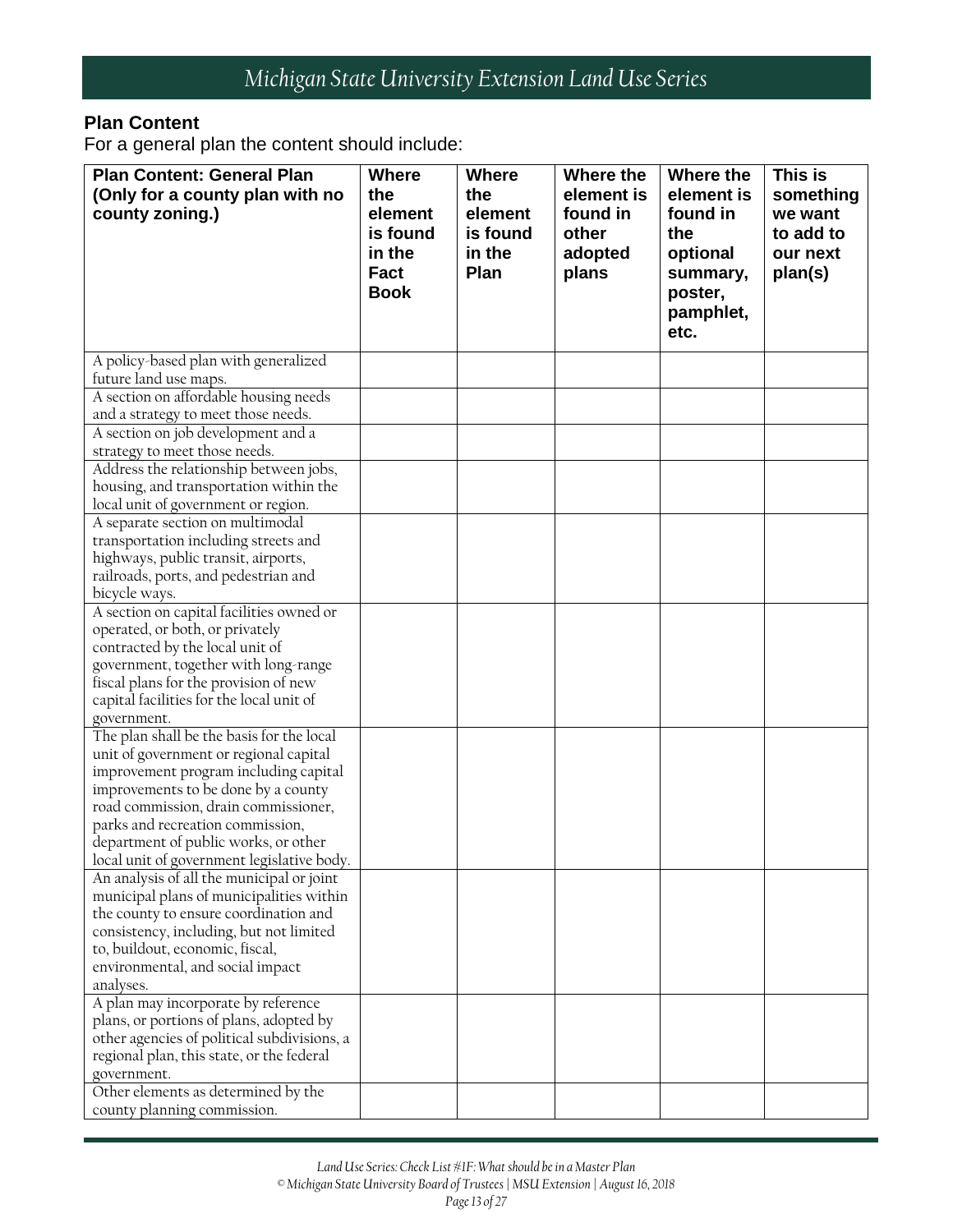#### **Plan Content**

For a future land use plan the content should include:

| <b>Plan Content: Future Land Use</b>                                               | <b>Where</b>               | <b>Where</b>   | Where the  | Where the         | This is   |
|------------------------------------------------------------------------------------|----------------------------|----------------|------------|-------------------|-----------|
| Plan (The minimum for a local                                                      | the                        | the            | element is | element is        | something |
| unit of government with                                                            | element                    | element        | found in   | found in          | we want   |
| zoning)                                                                            | is found                   | is found       | other      | the               | to add to |
|                                                                                    | in the                     | in the<br>Plan | adopted    | optional          | our next  |
|                                                                                    | <b>Fact</b><br><b>Book</b> |                | plans      | summary,          | plan(s)   |
|                                                                                    |                            |                |            | poster,           |           |
|                                                                                    |                            |                |            | pamphlet,<br>etc. |           |
|                                                                                    |                            |                |            |                   |           |
| All of the parts for a general plan, above.                                        |                            |                |            |                   |           |
| The arrangement of future land uses, as                                            |                            |                |            |                   |           |
| well as the intensity and density of such                                          |                            |                |            |                   |           |
| uses<br>An explanation of the degree to which                                      |                            |                |            |                   |           |
| future land uses are, or are not,                                                  |                            |                |            |                   |           |
| compatible with the future land use                                                |                            |                |            |                   |           |
| plans and zoning regulations of                                                    |                            |                |            |                   |           |
| adjoining jurisdictions (or municipalities                                         |                            |                |            |                   |           |
| within the county) or the management                                               |                            |                |            |                   |           |
| plans of state or federal agencies with                                            |                            |                |            |                   |           |
| public lands within the local unit of                                              |                            |                |            |                   |           |
| government                                                                         |                            |                |            |                   |           |
| Future land use shall be described in the                                          |                            |                |            |                   |           |
| text and depicted on a future land use                                             |                            |                |            |                   |           |
| map showing the general location and                                               |                            |                |            |                   |           |
| arrangement of future land uses, but not                                           |                            |                |            |                   |           |
| parcel lines.                                                                      |                            |                |            |                   |           |
| A future transportation network,                                                   |                            |                |            |                   |           |
| including, but not limited to, roads and<br>streets, bridges, railroads, airports, |                            |                |            |                   |           |
| bicycle paths, and pedestrian ways.                                                |                            |                |            |                   |           |
| Provision for a network of electronic                                              |                            |                |            |                   |           |
| communication facilities.                                                          |                            |                |            |                   |           |
| Future capital facilities.                                                         |                            |                |            |                   |           |
| A zoning plan for the control of the                                               |                            |                |            |                   |           |
| height, area, bulk, density, location, and                                         |                            |                |            |                   |           |
| use of buildings and premises, for                                                 |                            |                |            |                   |           |
| current and future zoning districts.                                               |                            |                |            |                   |           |
| An explanation of the zoning plan's                                                |                            |                |            |                   |           |
| relationship to the future land use plan.                                          |                            |                |            |                   |           |
| A description of how the community                                                 |                            |                |            |                   |           |
| intends to move from present conditions                                            |                            |                |            |                   |           |
| illustrated on the current zoning map                                              |                            |                |            |                   |           |
| and described in the zoning plan to the                                            |                            |                |            |                   |           |
| proposed future relationship of land uses                                          |                            |                |            |                   |           |
| illustrated on the future land use map.                                            |                            |                |            |                   |           |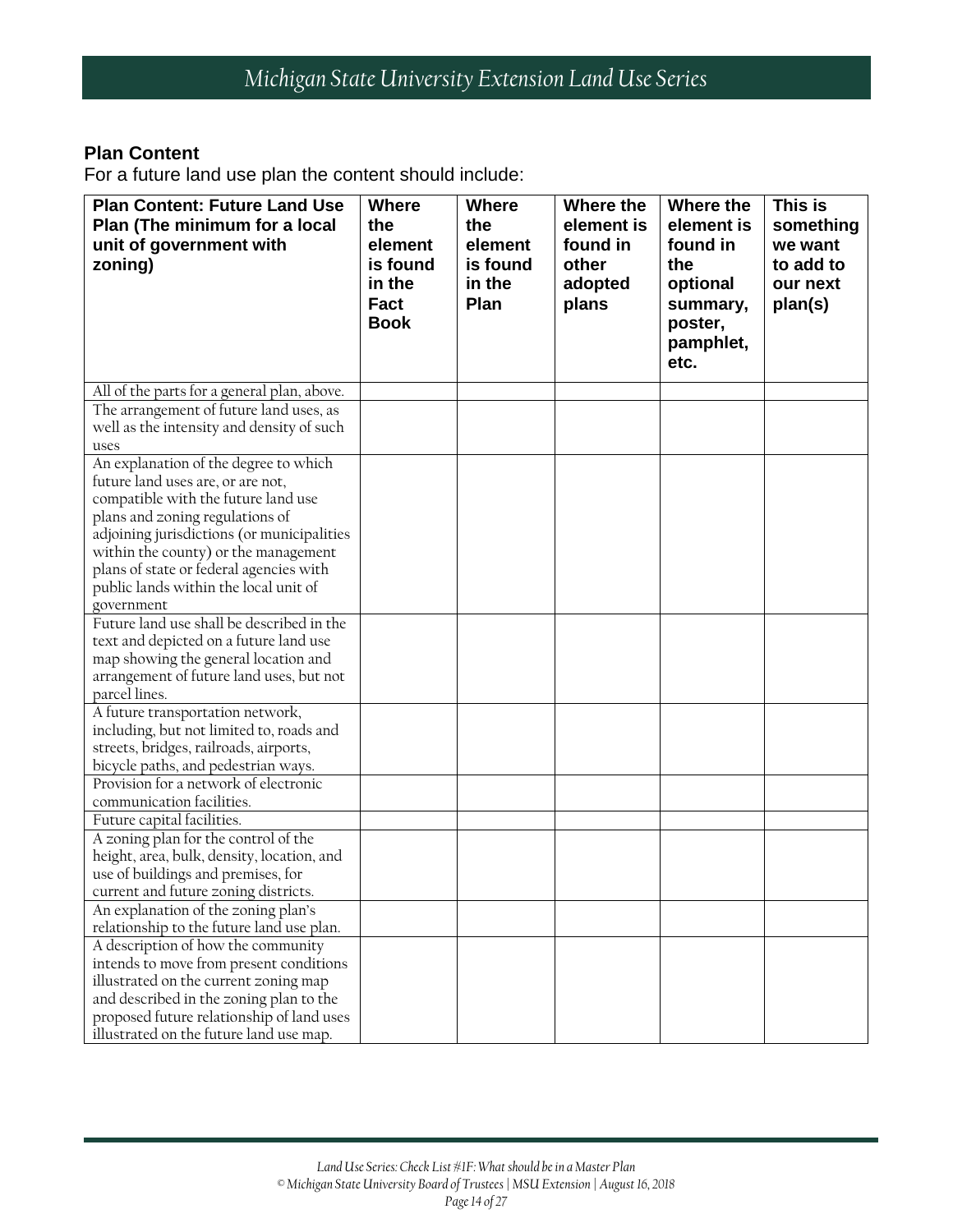| <b>Plan Content: Future Land Use</b><br>Plan (The minimum for a local<br>unit of government with<br>zoning) | <b>Where</b><br>the<br>element<br>is found<br>in the<br>Fact<br><b>Book</b> | <b>Where</b><br>the<br>element<br>is found<br>in the<br>Plan | Where the<br>element is<br>found in<br>other<br>adopted<br>plans | Where the<br>element is<br>found in<br>the<br>optional<br>summary,<br>poster,<br>pamphlet,<br>etc. | This is<br>something<br>we want<br>to add to<br>our next<br>plan(s) |
|-------------------------------------------------------------------------------------------------------------|-----------------------------------------------------------------------------|--------------------------------------------------------------|------------------------------------------------------------------|----------------------------------------------------------------------------------------------------|---------------------------------------------------------------------|
| A discussion of measures considered and<br>included in the development of the                               |                                                                             |                                                              |                                                                  |                                                                                                    |                                                                     |
| future land use plan to avoid possible<br>takings of private property without just                          |                                                                             |                                                              |                                                                  |                                                                                                    |                                                                     |
| compensation if land use regulations                                                                        |                                                                             |                                                              |                                                                  |                                                                                                    |                                                                     |
| were to be subsequently adopted or                                                                          |                                                                             |                                                              |                                                                  |                                                                                                    |                                                                     |
| amended consistent with the plan.                                                                           |                                                                             |                                                              |                                                                  |                                                                                                    |                                                                     |
| Each of the elements of a future land use<br>plan, above, should incorporate goals,                         |                                                                             |                                                              |                                                                  |                                                                                                    |                                                                     |
| objectives, policies, and strategies to be                                                                  |                                                                             |                                                              |                                                                  |                                                                                                    |                                                                     |
| employed in fulfilling the plan                                                                             |                                                                             |                                                              |                                                                  |                                                                                                    |                                                                     |
| Each element of a future land use plan                                                                      |                                                                             |                                                              |                                                                  |                                                                                                    |                                                                     |
| should utilize maps and, if helpful, plats,                                                                 |                                                                             |                                                              |                                                                  |                                                                                                    |                                                                     |
| charts, and tables. Maps, plats, charts,                                                                    |                                                                             |                                                              |                                                                  |                                                                                                    |                                                                     |
| and tables should be accompanied by<br>descriptive explanatory text.                                        |                                                                             |                                                              |                                                                  |                                                                                                    |                                                                     |
|                                                                                                             |                                                                             |                                                              |                                                                  |                                                                                                    |                                                                     |

#### **Plan Content**

For a comprehensive plan the content should include:

| <b>Plan Content: Comprehensive</b><br><b>Plan</b>                                                                                                                                                                                                                                            | <b>Where</b><br>the<br>element<br>is found<br>in the<br><b>Fact</b><br><b>Book</b> | <b>Where</b><br>the<br>element<br>is found<br>in the<br><b>Plan</b> | Where the<br>element is<br>found in<br>other<br>adopted<br>plans | Where the<br>element is<br>found in<br>the<br>optional<br>summary,<br>poster,<br>pamphlet,<br>etc. | This is<br>something<br>we want<br>to add to<br>our next<br>plan(s) |
|----------------------------------------------------------------------------------------------------------------------------------------------------------------------------------------------------------------------------------------------------------------------------------------------|------------------------------------------------------------------------------------|---------------------------------------------------------------------|------------------------------------------------------------------|----------------------------------------------------------------------------------------------------|---------------------------------------------------------------------|
| All of the parts for a general plan and<br>land use plan, above.                                                                                                                                                                                                                             |                                                                                    |                                                                     |                                                                  |                                                                                                    |                                                                     |
| Recommendations for the social,<br>environmental, economic, or physical<br>development or redevelopment of the<br>jurisdictional area. The plan should<br>identify the amount and source of the<br>fiscal and other resources to be used to<br>implement the recommendations in the<br>plan. |                                                                                    |                                                                     |                                                                  |                                                                                                    |                                                                     |
| An analysis of existing community social<br>and economic disparities in employment,<br>income, housing, transportation,<br>education, and crime and<br>recommendations for public and private<br>measures to rectify disparities.                                                            |                                                                                    |                                                                     |                                                                  |                                                                                                    |                                                                     |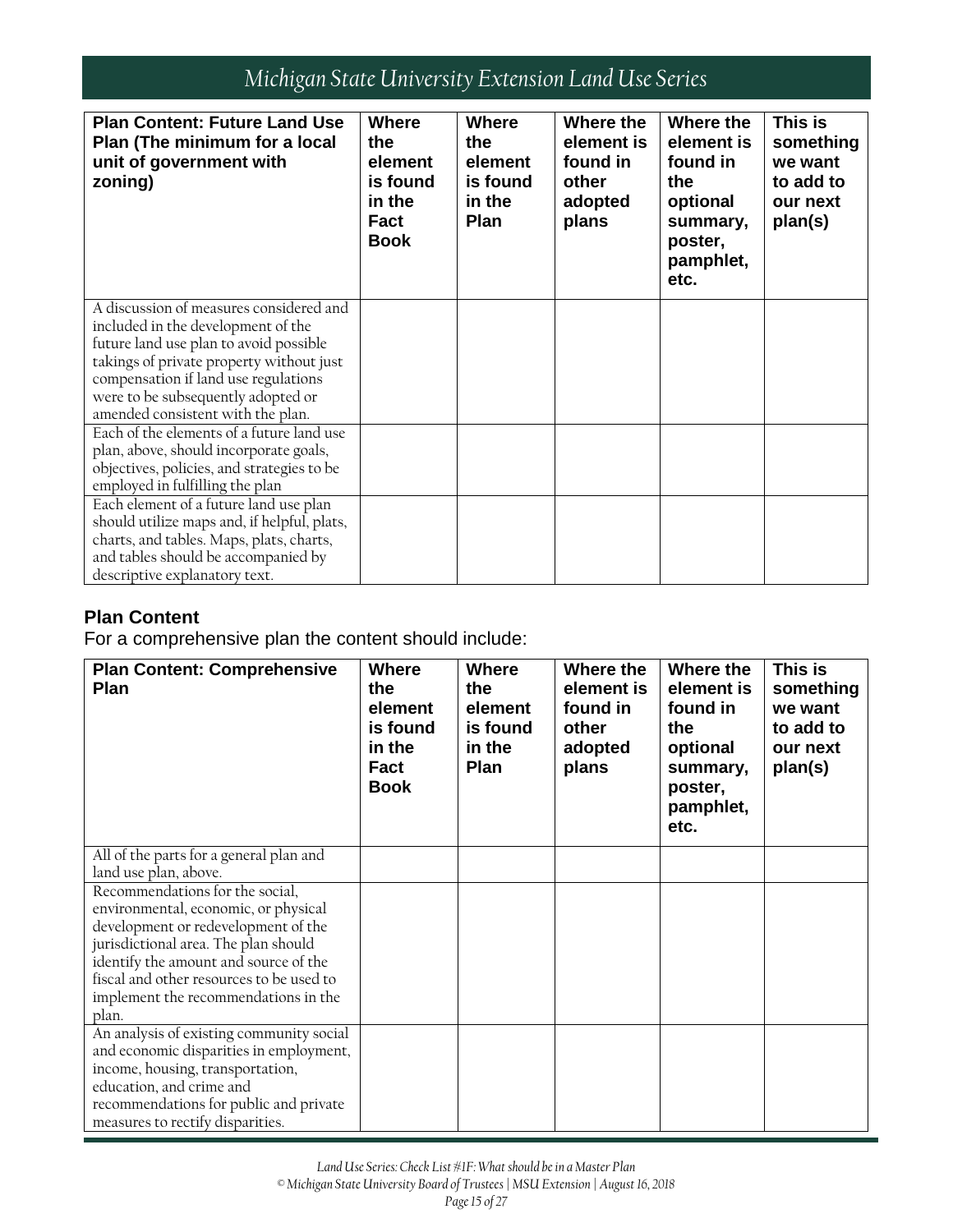| <b>Plan Content: Comprehensive</b><br>Where the<br>Where the<br>This is<br><b>Where</b><br><b>Where</b><br>Plan<br>the<br>element is<br>element is<br>the<br>something<br>found in<br>found in<br>element<br>element<br>we want<br>is found<br>other<br>the<br>to add to<br>is found<br>in the<br>in the<br>adopted<br>optional<br>our next<br><b>Fact</b><br>Plan<br>plans<br>plan(s)<br>summary,<br><b>Book</b><br>poster,<br>pamphlet,<br>etc. |
|---------------------------------------------------------------------------------------------------------------------------------------------------------------------------------------------------------------------------------------------------------------------------------------------------------------------------------------------------------------------------------------------------------------------------------------------------|
|                                                                                                                                                                                                                                                                                                                                                                                                                                                   |
|                                                                                                                                                                                                                                                                                                                                                                                                                                                   |
|                                                                                                                                                                                                                                                                                                                                                                                                                                                   |
|                                                                                                                                                                                                                                                                                                                                                                                                                                                   |
|                                                                                                                                                                                                                                                                                                                                                                                                                                                   |
|                                                                                                                                                                                                                                                                                                                                                                                                                                                   |
|                                                                                                                                                                                                                                                                                                                                                                                                                                                   |
|                                                                                                                                                                                                                                                                                                                                                                                                                                                   |
|                                                                                                                                                                                                                                                                                                                                                                                                                                                   |
| A section on multimodal transportation                                                                                                                                                                                                                                                                                                                                                                                                            |
| facilities, together with long-range fiscal                                                                                                                                                                                                                                                                                                                                                                                                       |
| plans for the provision or replacement of                                                                                                                                                                                                                                                                                                                                                                                                         |
| transportation facilities. (This may be                                                                                                                                                                                                                                                                                                                                                                                                           |
| part of the future transportation                                                                                                                                                                                                                                                                                                                                                                                                                 |
| network (master street plan) element of                                                                                                                                                                                                                                                                                                                                                                                                           |
| a Future Land Use Plan.)                                                                                                                                                                                                                                                                                                                                                                                                                          |
| Information on capital facilities                                                                                                                                                                                                                                                                                                                                                                                                                 |
| necessary for the comprehensive plan to                                                                                                                                                                                                                                                                                                                                                                                                           |
| serve as the basis for the development                                                                                                                                                                                                                                                                                                                                                                                                            |
| and annual updating of a capital                                                                                                                                                                                                                                                                                                                                                                                                                  |
| improvement program including a map                                                                                                                                                                                                                                                                                                                                                                                                               |
| of the location of new capital facilities on                                                                                                                                                                                                                                                                                                                                                                                                      |
| which construction is proposed to begin                                                                                                                                                                                                                                                                                                                                                                                                           |
| within a period at least as long as that                                                                                                                                                                                                                                                                                                                                                                                                          |
| covered by a capital improvement                                                                                                                                                                                                                                                                                                                                                                                                                  |
| program.                                                                                                                                                                                                                                                                                                                                                                                                                                          |
| Population attraction strategy.                                                                                                                                                                                                                                                                                                                                                                                                                   |
| New Economy strategy (coordinated on                                                                                                                                                                                                                                                                                                                                                                                                              |
| a regional [multi-county] level).                                                                                                                                                                                                                                                                                                                                                                                                                 |
| Maps and text with an analysis of                                                                                                                                                                                                                                                                                                                                                                                                                 |
| existing conditions and strategies to                                                                                                                                                                                                                                                                                                                                                                                                             |
| address identified problems and/or                                                                                                                                                                                                                                                                                                                                                                                                                |
| opportunities for housing, including, but                                                                                                                                                                                                                                                                                                                                                                                                         |
| not limited to, the condition of existing                                                                                                                                                                                                                                                                                                                                                                                                         |
| housing and specific needs for affordable                                                                                                                                                                                                                                                                                                                                                                                                         |
| and assisted housing, and analysis of                                                                                                                                                                                                                                                                                                                                                                                                             |
| options for meeting those needs.                                                                                                                                                                                                                                                                                                                                                                                                                  |
| Maps and text with an analysis of                                                                                                                                                                                                                                                                                                                                                                                                                 |
| existing conditions and strategies to                                                                                                                                                                                                                                                                                                                                                                                                             |
| address identified problems and/or                                                                                                                                                                                                                                                                                                                                                                                                                |
| opportunities for Economic                                                                                                                                                                                                                                                                                                                                                                                                                        |
| development, including both job                                                                                                                                                                                                                                                                                                                                                                                                                   |
| retention and promotion strategies.                                                                                                                                                                                                                                                                                                                                                                                                               |
| Maps and text with an analysis of                                                                                                                                                                                                                                                                                                                                                                                                                 |
| existing conditions and strategies to                                                                                                                                                                                                                                                                                                                                                                                                             |
| address identified problems and/or                                                                                                                                                                                                                                                                                                                                                                                                                |
| opportunities for Natural resources                                                                                                                                                                                                                                                                                                                                                                                                               |
| management, including, but not limited                                                                                                                                                                                                                                                                                                                                                                                                            |
| to, agricultural and forest lands, mineral                                                                                                                                                                                                                                                                                                                                                                                                        |
| lands, wetlands, floodplains, headwaters                                                                                                                                                                                                                                                                                                                                                                                                          |
| areas, sand dunes, areas at high risk of                                                                                                                                                                                                                                                                                                                                                                                                          |
| erosion, other sensitive areas,<br>endangered or threatened species                                                                                                                                                                                                                                                                                                                                                                               |
| habitat, and land use related to                                                                                                                                                                                                                                                                                                                                                                                                                  |
| preserving biodiversity.                                                                                                                                                                                                                                                                                                                                                                                                                          |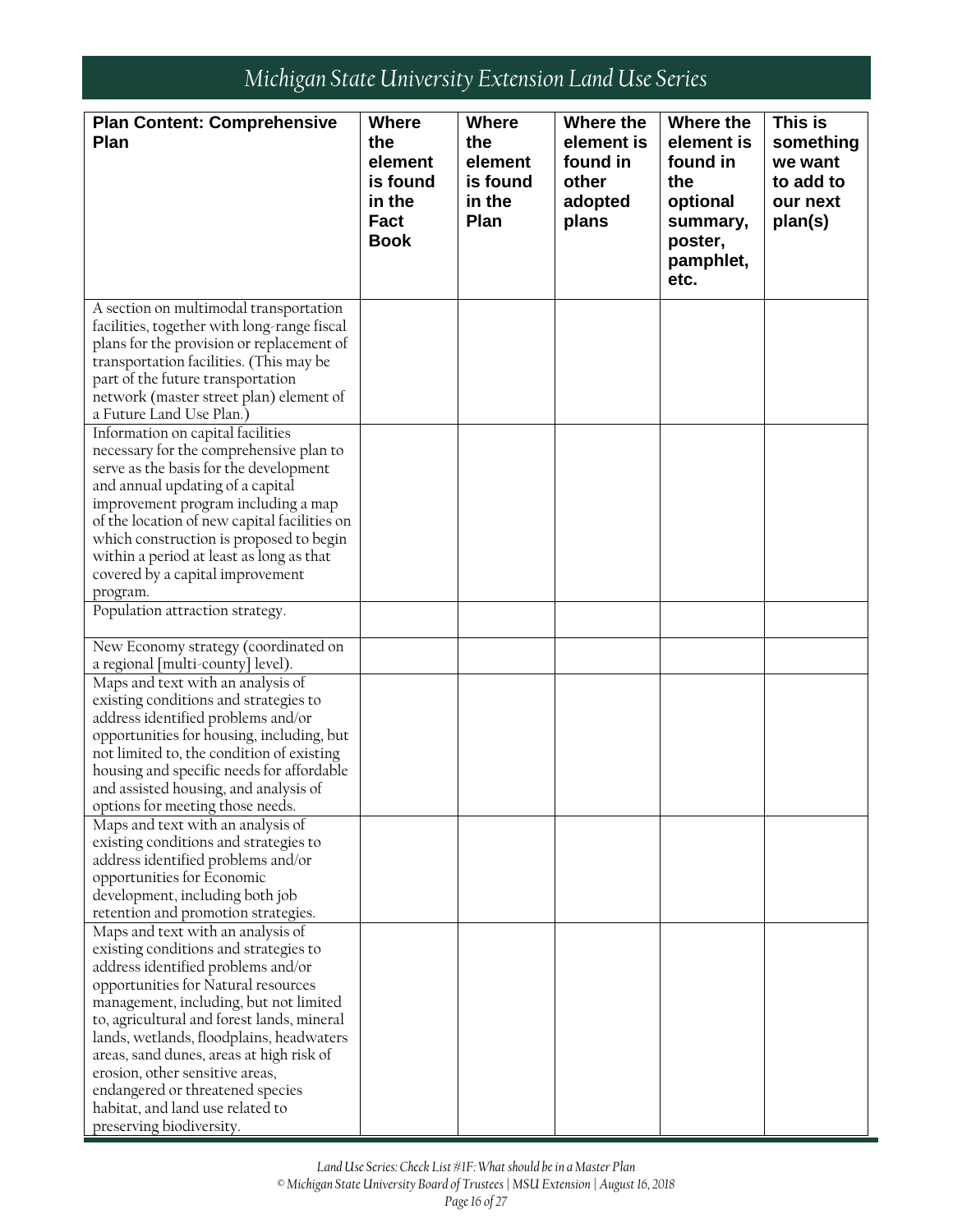| <b>Plan Content: Comprehensive</b><br><b>Plan</b>                                                                                                                                                                | <b>Where</b><br>the<br>element<br>is found<br>in the<br><b>Fact</b><br><b>Book</b> | <b>Where</b><br>the<br>element<br>is found<br>in the<br><b>Plan</b> | Where the<br>element is<br>found in<br>other<br>adopted<br>plans | Where the<br>element is<br>found in<br>the<br>optional<br>summary,<br>poster,<br>pamphlet,<br>etc. | This is<br>something<br>we want<br>to add to<br>our next<br>plan(s) |
|------------------------------------------------------------------------------------------------------------------------------------------------------------------------------------------------------------------|------------------------------------------------------------------------------------|---------------------------------------------------------------------|------------------------------------------------------------------|----------------------------------------------------------------------------------------------------|---------------------------------------------------------------------|
| Maps and text with an analysis of<br>existing conditions and strategies to<br>address identified problems and/or<br>opportunities for measures to define,<br>protect, enhance, or change community<br>character. |                                                                                    |                                                                     |                                                                  |                                                                                                    |                                                                     |

#### **Plan Content**

For a growth management plan the content should include:

| <b>Plan Content: Growth</b><br><b>Management Plan</b>                                                                                                                                                                                                                               | <b>Where</b><br>the<br>element<br>is found<br>in the<br><b>Fact</b><br><b>Book</b> | <b>Where</b><br>the<br>element<br>is found<br>in the<br>Plan | Where the<br>element is<br>found in<br>other<br>adopted<br>plans | Where the<br>element is<br>found in<br>the<br>optional<br>summary,<br>poster,<br>pamphlet,<br>etc. | This is<br>something<br>we want<br>to add to<br>our next<br>plan(s) |
|-------------------------------------------------------------------------------------------------------------------------------------------------------------------------------------------------------------------------------------------------------------------------------------|------------------------------------------------------------------------------------|--------------------------------------------------------------|------------------------------------------------------------------|----------------------------------------------------------------------------------------------------|---------------------------------------------------------------------|
| All of the parts for a general plan, land<br>use plan, and comprehensive plan, above.                                                                                                                                                                                               |                                                                                    |                                                              |                                                                  |                                                                                                    |                                                                     |
| The boundaries for expansion of capital<br>facilities and/or public services of the<br>local units of government during the<br>period of the plan.                                                                                                                                  |                                                                                    |                                                              |                                                                  |                                                                                                    |                                                                     |
| Maximum density of land use based on<br>available public services and facilities<br>and specified level of service standards<br>for those services and facilities.                                                                                                                  |                                                                                    |                                                              |                                                                  |                                                                                                    |                                                                     |
| The plan should be consistent with P.A.<br>110 of 2006, as amended, (being the<br>Michigan Zoning Enabling Act, M.C.L.<br>125.3101 et seq.) for a purchase of<br>development rights program, and/or to<br>the extent permissible by law, transfer of<br>development rights program. |                                                                                    |                                                              |                                                                  |                                                                                                    |                                                                     |
| Maps showing the location of proposed<br>future road right-of-way and of other<br>public facilities beyond 5 years in the<br>future.                                                                                                                                                |                                                                                    |                                                              |                                                                  |                                                                                                    |                                                                     |
| A strategy and locations to target<br>provision of affordable housing.                                                                                                                                                                                                              |                                                                                    |                                                              |                                                                  |                                                                                                    |                                                                     |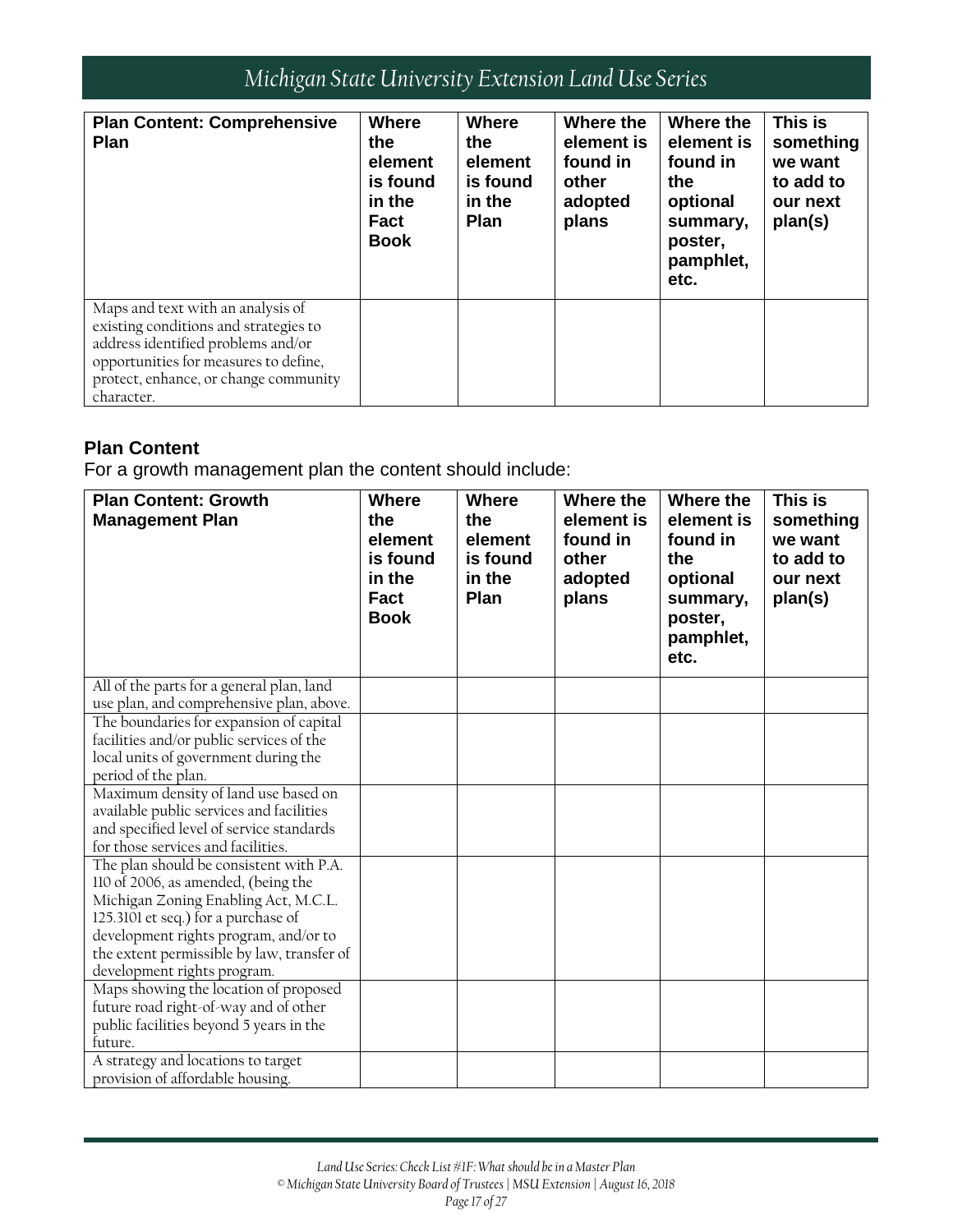| <b>Plan Content: Growth</b><br><b>Management Plan</b>                                                    | <b>Where</b><br>the<br>element<br>is found<br>in the<br>Fact<br><b>Book</b> | Where<br>the<br>element<br>is found<br>in the<br><b>Plan</b> | Where the<br>element is<br>found in<br>other<br>adopted<br>plans | Where the<br>element is<br>found in<br>the<br>optional<br>summary,<br>poster,<br>pamphlet,<br>etc. | This is<br>something<br>we want<br>to add to<br>our next<br>plan(s) |
|----------------------------------------------------------------------------------------------------------|-----------------------------------------------------------------------------|--------------------------------------------------------------|------------------------------------------------------------------|----------------------------------------------------------------------------------------------------|---------------------------------------------------------------------|
| A strategy that links future jobs,<br>housing, and transportation in mutually<br>supportive ways.        |                                                                             |                                                              |                                                                  |                                                                                                    |                                                                     |
| A strategy for land assembly and<br>redevelopment.                                                       |                                                                             |                                                              |                                                                  |                                                                                                    |                                                                     |
| Other elements as necessary to<br>implement the growth management or<br>redevelopment goals of the plan. |                                                                             |                                                              |                                                                  |                                                                                                    |                                                                     |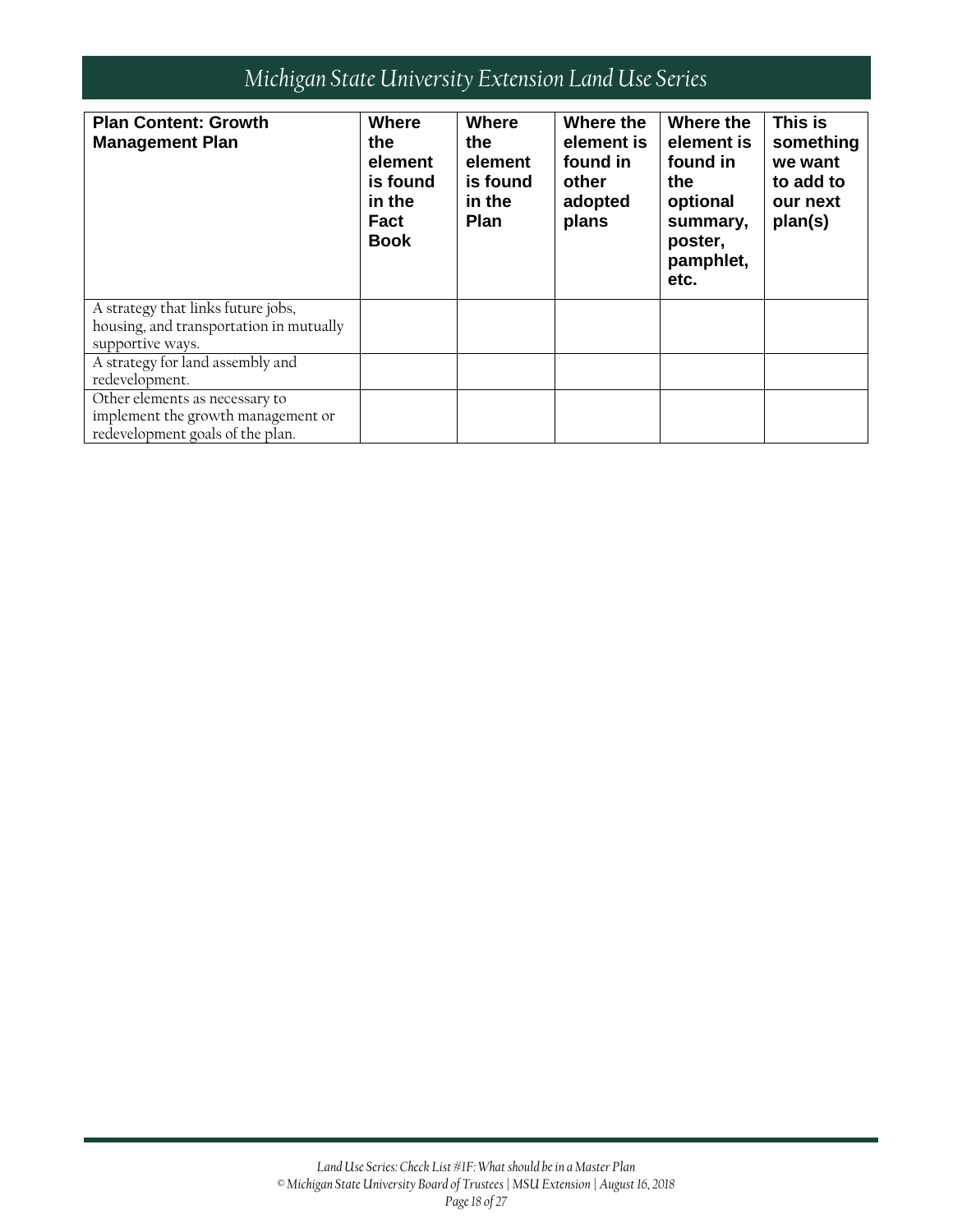#### **Plan Content**

For other plans, or additional parts of plans content to consider:

| Plan Content: other plans, or<br>additional parts of plans<br>content to consider.<br>Include as part of the Plan, or<br>as separate plans some or all<br>of: | <b>Where</b><br>the<br>element<br>is found<br>in the<br>Fact<br><b>Book</b> | <b>Where</b><br>the<br>element<br>is found<br>in the<br>Plan | Where the<br>element is<br>found in<br>other<br>adopted<br>plans | Where the<br>element is<br>found in<br>the<br>optional<br>summary,<br>poster,<br>pamphlet,<br>etc. | This is<br>something<br>we want<br>to add to<br>our next<br>plan(s) |
|---------------------------------------------------------------------------------------------------------------------------------------------------------------|-----------------------------------------------------------------------------|--------------------------------------------------------------|------------------------------------------------------------------|----------------------------------------------------------------------------------------------------|---------------------------------------------------------------------|
| Soil and water conservation.                                                                                                                                  |                                                                             |                                                              |                                                                  |                                                                                                    |                                                                     |
| Open space protection.                                                                                                                                        |                                                                             |                                                              |                                                                  |                                                                                                    |                                                                     |
| Intergovernmental coordination.                                                                                                                               |                                                                             |                                                              |                                                                  |                                                                                                    |                                                                     |
| Human services, including, but not<br>limited to, childcare services, senior<br>citizen programming, and mental health<br>services.                           |                                                                             |                                                              |                                                                  |                                                                                                    |                                                                     |
| Historic preservation.                                                                                                                                        |                                                                             |                                                              |                                                                  |                                                                                                    |                                                                     |
| Coastal zone management.                                                                                                                                      |                                                                             |                                                              |                                                                  |                                                                                                    |                                                                     |
| Solid waste management.                                                                                                                                       |                                                                             |                                                              |                                                                  |                                                                                                    |                                                                     |
| Energy conservation.                                                                                                                                          |                                                                             |                                                              |                                                                  |                                                                                                    |                                                                     |
| Watershed planning and management.                                                                                                                            |                                                                             |                                                              |                                                                  |                                                                                                    |                                                                     |
| Community corrections.                                                                                                                                        |                                                                             |                                                              |                                                                  |                                                                                                    |                                                                     |
| Annexation.                                                                                                                                                   |                                                                             |                                                              |                                                                  |                                                                                                    |                                                                     |
| Redevelopment.                                                                                                                                                |                                                                             |                                                              |                                                                  |                                                                                                    |                                                                     |
| Special purpose, sub-area (M.C.L.<br>125.3835), functional, neighborhood,<br>corridor, or strategic plans.                                                    |                                                                             |                                                              |                                                                  |                                                                                                    |                                                                     |

#### **Plan Content**

For Incorporate, by reference to relevant portions of other plans, including any of the following adopted plans that apply to the territory covered by the planning commission content to consider:

| <b>Plan Content: Incorporate, by</b><br>reference to relevant portions<br>of other plans, including any of<br>the following adopted plans<br>that apply to the territory<br>covered by the planning<br>commission | <b>Where</b><br>the<br>element<br>is found<br>in the<br><b>Fact</b><br><b>Book</b> | <b>Where</b><br>the<br>element<br>is found<br>in the<br><b>Plan</b> | Where the<br>element is<br>found in<br>other<br>adopted<br>plans | Where the<br>element is<br>found in<br>the<br>optional<br>summary,<br>poster,<br>pamphlet,<br>etc. | This is<br>something<br>we want<br>to add to<br>our next<br>plan(s) |
|-------------------------------------------------------------------------------------------------------------------------------------------------------------------------------------------------------------------|------------------------------------------------------------------------------------|---------------------------------------------------------------------|------------------------------------------------------------------|----------------------------------------------------------------------------------------------------|---------------------------------------------------------------------|
| A development plan adopted by a tax<br>increment finance authority under P.A.<br>450 of 1980, as amended, (the Tax<br>Increment Finance Authority Act,<br>M.C.L. 125.1801 et. seq.).                              |                                                                                    |                                                                     |                                                                  |                                                                                                    |                                                                     |
| A development plan adopted by a<br>downtown development authority under<br>P.A. 197 of 1975, as amended, (M.C.L.<br>125.1651 et. seq.).                                                                           |                                                                                    |                                                                     |                                                                  |                                                                                                    |                                                                     |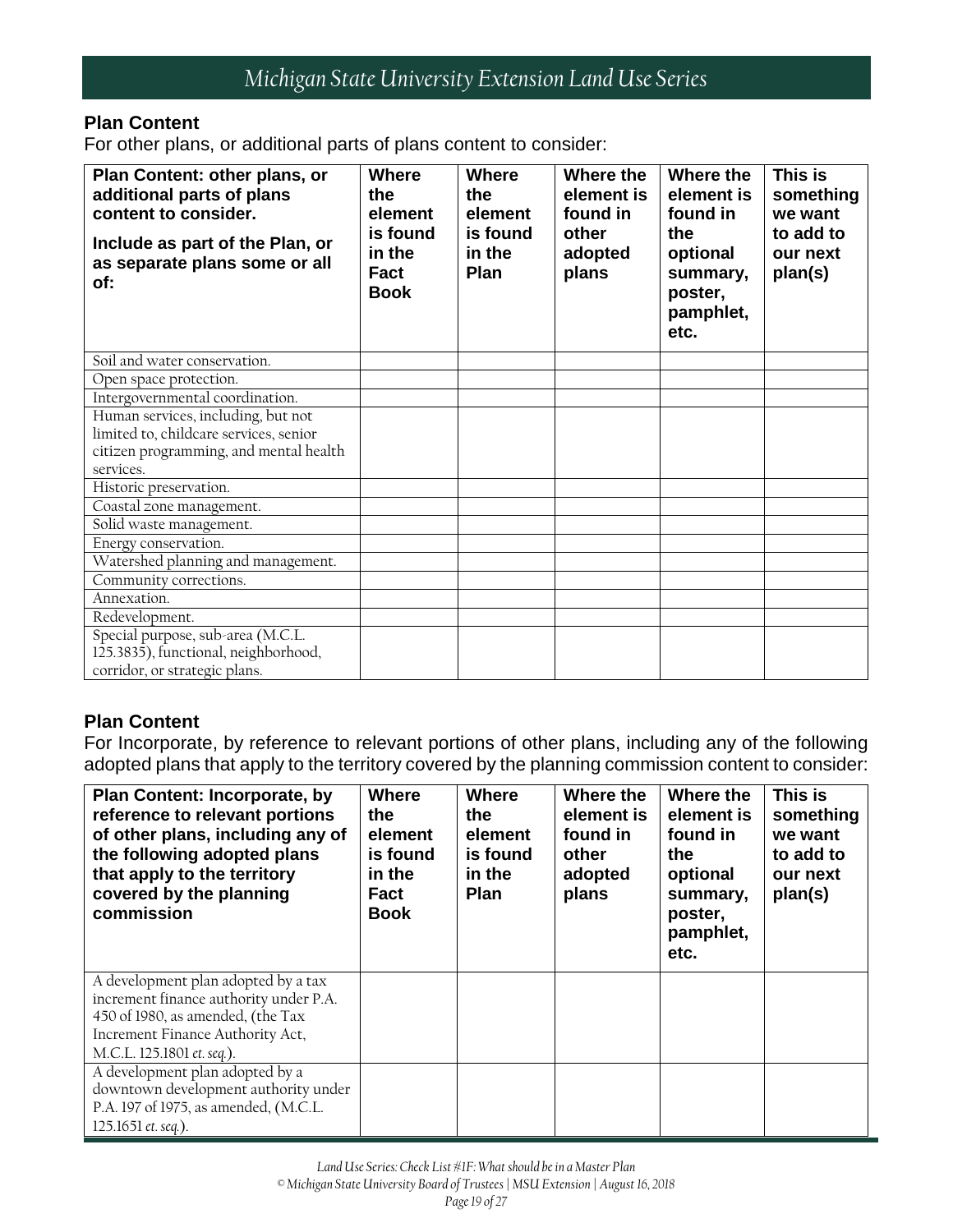| Plan Content: Incorporate, by                                                     | <b>Where</b> | <b>Where</b> | Where the  | Where the  | This is   |
|-----------------------------------------------------------------------------------|--------------|--------------|------------|------------|-----------|
| reference to relevant portions                                                    | the          | the          | element is | element is | something |
| of other plans, including any of                                                  | element      | element      | found in   | found in   | we want   |
| the following adopted plans                                                       | is found     | is found     | other      | the        | to add to |
| that apply to the territory                                                       | in the       | in the       | adopted    | optional   | our next  |
| covered by the planning                                                           | <b>Fact</b>  | Plan         | plans      | summary,   | plan(s)   |
| commission                                                                        | <b>Book</b>  |              |            | poster,    |           |
|                                                                                   |              |              |            | pamphlet,  |           |
|                                                                                   |              |              |            | etc.       |           |
|                                                                                   |              |              |            |            |           |
| A development plan adopted by a local                                             |              |              |            |            |           |
| development finance authority under                                               |              |              |            |            |           |
| P.A. 281 of 1986, as amended, (the Local                                          |              |              |            |            |           |
| Development Financing Authority Act,                                              |              |              |            |            |           |
| M.C.L. 125.2151 et. seq.).                                                        |              |              |            |            |           |
| A development plan adopted by an                                                  |              |              |            |            |           |
| international tradeport development                                               |              |              |            |            |           |
| authority under P.A. 325 of 1994, as                                              |              |              |            |            |           |
| amended, (the International Tradeport<br>Development Authority Act, M.C.L.        |              |              |            |            |           |
| 125.2521 et. seq.).                                                               |              |              |            |            |           |
| A brownfield plan adopted by a                                                    |              |              |            |            |           |
| brownfield redevelopment authority                                                |              |              |            |            |           |
| under P.A. 381 of 1996, as amended, (the                                          |              |              |            |            |           |
| Brownfield Redevelopment Financing                                                |              |              |            |            |           |
| Act, M.C.L. 125.2651 et. seq.).                                                   |              |              |            |            |           |
| A plan adopted by a local unit of                                                 |              |              |            |            |           |
| government, county, or regional                                                   |              |              |            |            |           |
| economic development commission                                                   |              |              |            |            |           |
| under P.A. 46 of 1966, as amended,                                                |              |              |            |            |           |
| (M.C.L. 125.1231 et. seq.).                                                       |              |              |            |            |           |
| A project plan adopted by an economic                                             |              |              |            |            |           |
| development corporation under P.A. 338                                            |              |              |            |            |           |
| of 1974, as amended, (the Economic                                                |              |              |            |            |           |
| Development Corporations Act, MCL                                                 |              |              |            |            |           |
| 125.1601 et. seq.).                                                               |              |              |            |            |           |
| A plan adopted by a housing commission                                            |              |              |            |            |           |
| under P. A. 18 of 1933 (Extra Session), as<br>amended, (M.C.L. 125.691 et. seq.). |              |              |            |            |           |
| A development plan approved by a                                                  |              |              |            |            |           |
| planning commission and supervising                                               |              |              |            |            |           |
| agency under P.A. 250 of 1941, as                                                 |              |              |            |            |           |
| amended, (the Urban Redevelopment                                                 |              |              |            |            |           |
| Corporations Law, M.C.L. 125.901 et.                                              |              |              |            |            |           |
| seq.).                                                                            |              |              |            |            |           |
| A local unit of government, county, or                                            |              |              |            |            |           |
| regional park or recreation plan adopted                                          |              |              |            |            |           |
| by a local unit of government, county, or                                         |              |              |            |            |           |
| regional commission under P.A. 261 of                                             |              |              |            |            |           |
| 1965, as amended, (M.C.L. 46.351 et. seq.).                                       |              |              |            |            |           |
| A plan adopted by an historic district                                            |              |              |            |            |           |
| commission under P.A. 169 of 1970, as                                             |              |              |            |            |           |
| amended, (the Local Historic Districts                                            |              |              |            |            |           |
| Act, M.C.L. 399.201 et. seq. 399.215.                                             |              |              |            |            |           |
| An airport approach plan adopted by the                                           |              |              |            |            |           |
| aeronautics commission under P.A. 23 of                                           |              |              |            |            |           |

*Land Use Series: Check List #1F: What should be in a Master Plan*

*© Michigan State University Board of Trustees | MSU Extension | August 16, 2018*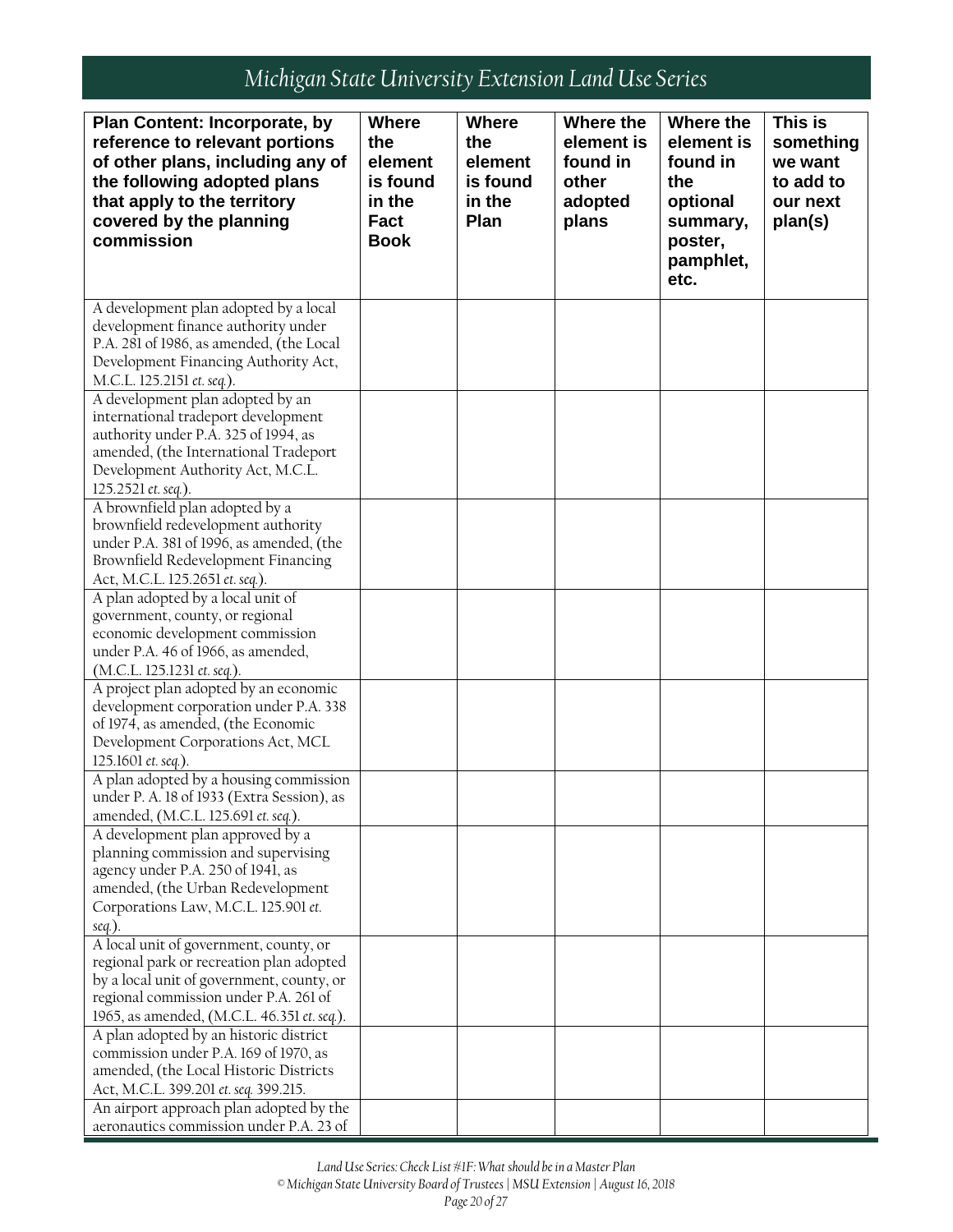| <b>Plan Content: Incorporate, by</b><br>reference to relevant portions<br>of other plans, including any of<br>the following adopted plans<br>that apply to the territory<br>covered by the planning<br>commission | <b>Where</b><br>the<br>element<br>is found<br>in the<br><b>Fact</b><br><b>Book</b> | <b>Where</b><br>the<br>element<br>is found<br>in the<br>Plan | Where the<br>element is<br>found in<br>other<br>adopted<br>plans | Where the<br>element is<br>found in<br>the<br>optional<br>summary,<br>poster,<br>pamphlet,<br>etc. | This is<br>something<br>we want<br>to add to<br>our next<br>plan(s) |
|-------------------------------------------------------------------------------------------------------------------------------------------------------------------------------------------------------------------|------------------------------------------------------------------------------------|--------------------------------------------------------------|------------------------------------------------------------------|----------------------------------------------------------------------------------------------------|---------------------------------------------------------------------|
| 1950 (Extra Session), as amended, (the<br>Airport Zoning Act, M.C.L. 259.431 et.                                                                                                                                  |                                                                                    |                                                              |                                                                  |                                                                                                    |                                                                     |
| seq.).                                                                                                                                                                                                            |                                                                                    |                                                              |                                                                  |                                                                                                    |                                                                     |
| A school district plan adopted by a<br>public school district or charter school.                                                                                                                                  |                                                                                    |                                                              |                                                                  |                                                                                                    |                                                                     |
| A sewer or water plan adopted by a local<br>unit or joint sewer and water authority.                                                                                                                              |                                                                                    |                                                              |                                                                  |                                                                                                    |                                                                     |
| A solid waste management plan adopted<br>pursuant to Part 115 of P.A. 451 of 1994,                                                                                                                                |                                                                                    |                                                              |                                                                  |                                                                                                    |                                                                     |
| as amended (the Solid Waste                                                                                                                                                                                       |                                                                                    |                                                              |                                                                  |                                                                                                    |                                                                     |
| Management part of the Natural                                                                                                                                                                                    |                                                                                    |                                                              |                                                                  |                                                                                                    |                                                                     |
| Resources and Environmental Protection                                                                                                                                                                            |                                                                                    |                                                              |                                                                  |                                                                                                    |                                                                     |
| Act, M.C.L. 324.11501 et seq.)<br>A blighted area rehabilitation plan                                                                                                                                             |                                                                                    |                                                              |                                                                  |                                                                                                    |                                                                     |
| adopted pursuant to P.A. 344 of 1945, as                                                                                                                                                                          |                                                                                    |                                                              |                                                                  |                                                                                                    |                                                                     |
| amended, (M.C.L. 125.71 et. seq.).                                                                                                                                                                                |                                                                                    |                                                              |                                                                  |                                                                                                    |                                                                     |
| A neighborhood area improvement plan                                                                                                                                                                              |                                                                                    |                                                              |                                                                  |                                                                                                    |                                                                     |
| adopted pursuant to P.A. 208 of 1949, as                                                                                                                                                                          |                                                                                    |                                                              |                                                                  |                                                                                                    |                                                                     |
| amended, (M.C.L. 125.941 et. seq.).                                                                                                                                                                               |                                                                                    |                                                              |                                                                  |                                                                                                    |                                                                     |
| A plan for redevelopment of principal                                                                                                                                                                             |                                                                                    |                                                              |                                                                  |                                                                                                    |                                                                     |
| shopping areas under P.A. 120 of 1961, as                                                                                                                                                                         |                                                                                    |                                                              |                                                                  |                                                                                                    |                                                                     |
| amended, (M.C.L. 125.591 et. seq.).                                                                                                                                                                               |                                                                                    |                                                              |                                                                  |                                                                                                    |                                                                     |
| Enterprise or empowerment zone plans<br>pursuant to P.A. 224 of 1985, as                                                                                                                                          |                                                                                    |                                                              |                                                                  |                                                                                                    |                                                                     |
| amended, (M.C.L. 125.2101 et seq.).                                                                                                                                                                               |                                                                                    |                                                              |                                                                  |                                                                                                    |                                                                     |
| Any capital facility or other                                                                                                                                                                                     |                                                                                    |                                                              |                                                                  |                                                                                                    |                                                                     |
| metropolitan plan prepared by a                                                                                                                                                                                   |                                                                                    |                                                              |                                                                  |                                                                                                    |                                                                     |
| metropolitan council under P.A. 292 of                                                                                                                                                                            |                                                                                    |                                                              |                                                                  |                                                                                                    |                                                                     |
| 1989, as amended, (M.C.L. 124.651 et.                                                                                                                                                                             |                                                                                    |                                                              |                                                                  |                                                                                                    |                                                                     |
| seq.).                                                                                                                                                                                                            |                                                                                    |                                                              |                                                                  |                                                                                                    |                                                                     |

# <span id="page-20-0"></span>**Authors**

This publication was developed in collaboration by:

 Dean Solomon, Distinguished Senior Educator Emeritus, Government and Public Policy, MSU Extension

The author would like to thank the following individuals for their review and assistance with this publication:

- Jason Ball, MSU Graduate Student
- Brad Neumann, Senior Educator, Government and Public Policy, MSU Extension;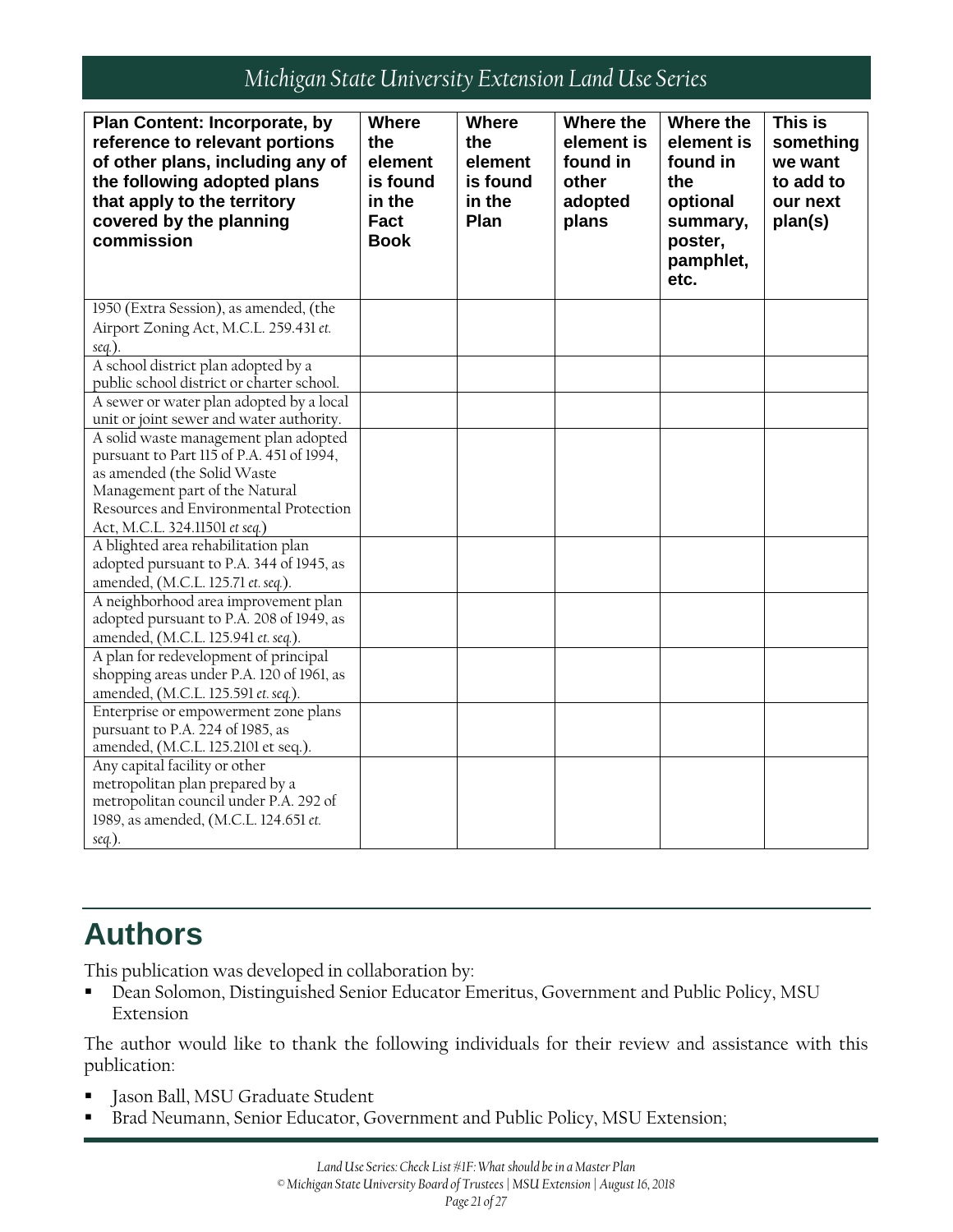- Kurt H. Schindler, Distinguished Senior Educator Emeritus, Government and Public Policy, MSU Extension
- Lincoln Sweet, MSU Graduate Student

To find contact information for authors or other MSU Extension experts use this web page: [http://msue.anr.msu.edu/experts.](http://msue.anr.msu.edu/experts)

MSU is an affirmative-action, equal-opportunity employer, committed to achieving excellence through a diverse workforce and inclusive culture that encourages all people to reach their full potential. Michigan State University Extension programs and materials are open to all without regard to race, color, national origin, gender, gender identity, religion, age, height, weight, disability, political beliefs, sexual orientation, marital status, family status or veteran status. Issued in furtherance of MSU Extension work, acts of May 8 and June 30, 1914, in cooperation with the U.S. Department of Agriculture. Jeffrey W. Dwyer, Director, MSU Extension, East Lansing, MI 48824. This information is for educational purposes only. Reference to commercial products or trade names does not imply endorsement by MSU Extension or bias against those not mentioned. The name 4-H and the emblem consisting of a four-leaf clover with stem and the H on each leaflet are protected under Title 18 USC 707.

## <span id="page-21-0"></span>**Appendix A - Sample Table of Contents of a Plan, Fact Book, and Summary**

### **Executive Summary**

A summary of the Plan, or simply written and heavily illustrated presentation of the plan, a chart, web page, poster, or combination of these.

- a. Executive summary, or
- b. A simply written and heavily illustrated presentation of the plan, or
- c. A chart, or poster presentation of the plan, or
- d. A web page, or
- e. A combination of these.

### **Sample Plan Table of Contents includes:**

Glossary

Introduction

Acknowledgments

About the Planning Commission (Subcommittees of the Plan Committee of the Planning Commission, Staff & Author, Legislative Body, Location Map

About This Plan

Legal Authority

Overall Plan

Community Wide Goals (Fundamental Principles, overall goals such as Smart Growth.)

Government Cooperation (Federal, State, Native American Tribes, Canada, County, Neighboring Municipalities and Counties)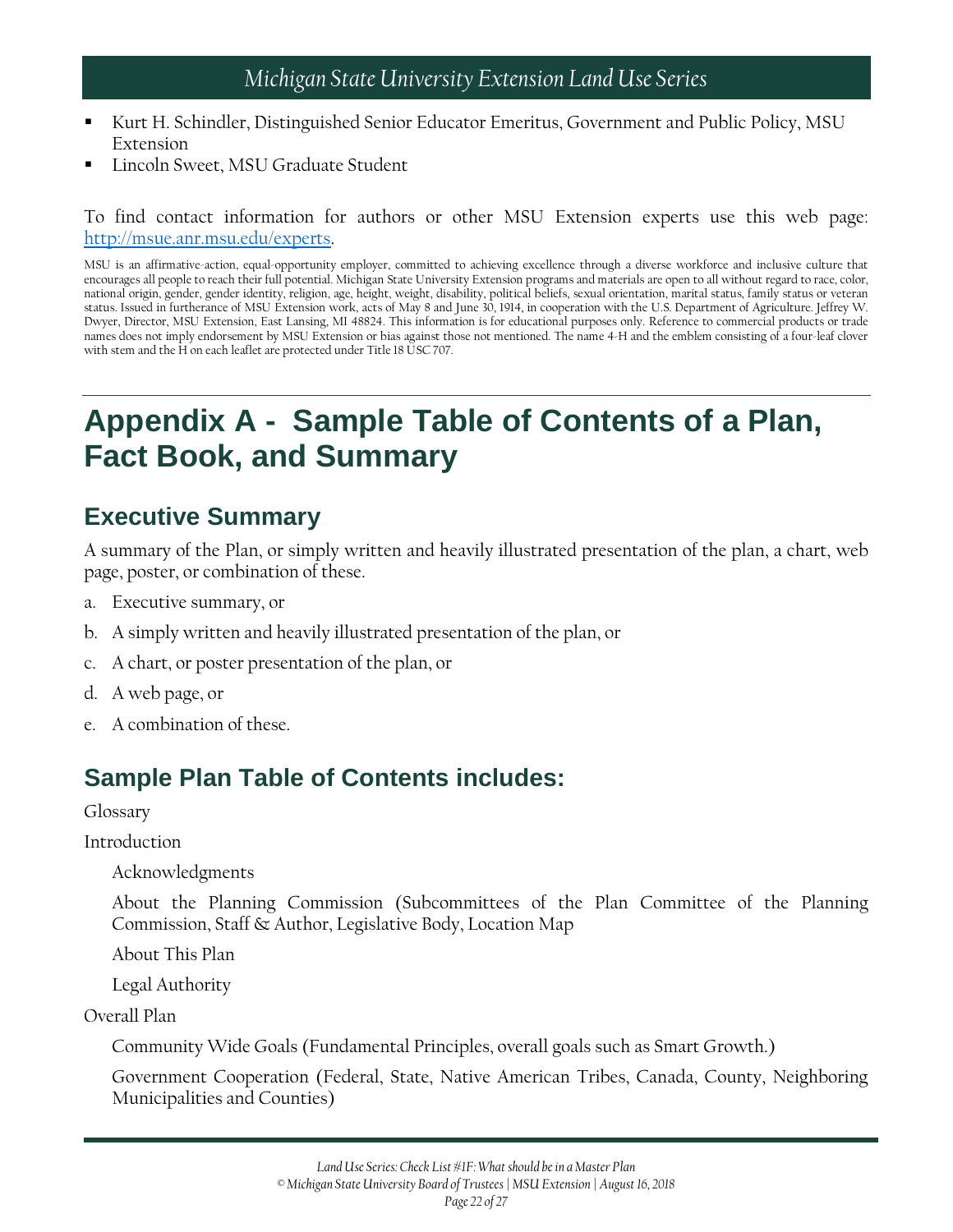#### Land Use Plan

Future Land Use Map

Industrial

Commercial

Office Service

Resort

Residential

Rural Residential

Agricultural-Forest Production

Special and Unique Areas

Transition Areas

Form-Based Zoning/New urbanism

**Other** 

Zoning Plan Update

Environment, Natural Resources Plan

Environmental Protection

Ground and Surface Water Protection

Recycling, Solid and Hazardous Waste

Energy

Economic Plan

Population Attraction

Economic Development

Tourism

Human Services and Housing Plan

Human Services

Housing

Infrastructure Plan

Transportation

Complete Streets

Recreation

Water and Sewer

Changing climate impacts

Appendixes and Addendums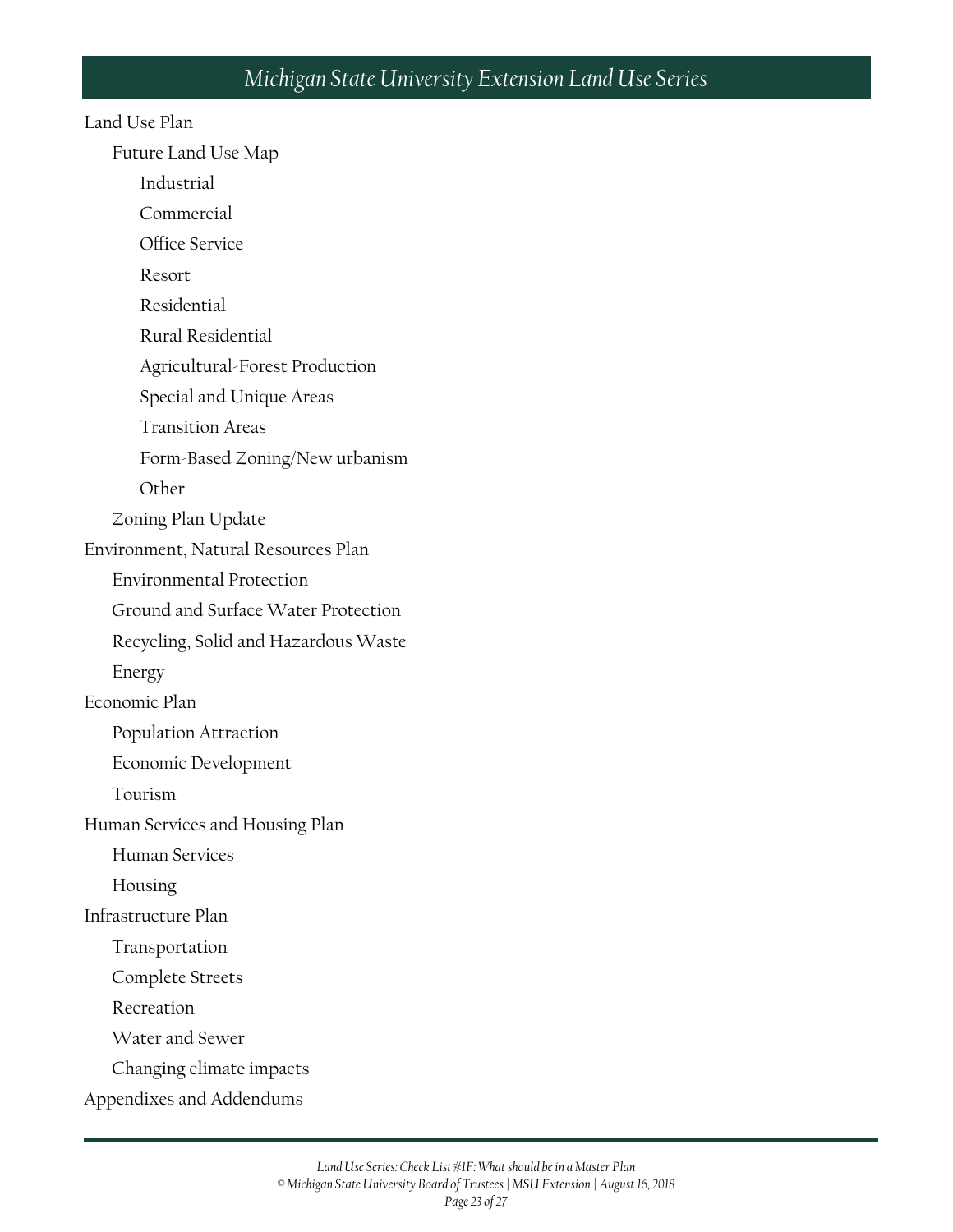Plan Adoption Documentation (65 Day Comments by Governments, Public Hearing Comments, Adoption Documentation, Type of Plan This Plan Is.)

Associated Plans, Reports, Bibliography

About Addendums

Precedent & Interpretive Decisions

### **Sample Fact Book Table of Contents includes:**

**Introduction, Acknowledgments, Summary**. (Maps: County or Municipality Location Map).

#### **Glossary**

#### **Former Plans.**

**Geography:** Geology; Location; Climate, changes of climate (Maps, Charts, and Graphs: Quaternary Geology, Topographic, Daily Temperatures Graph.

**History:** Narrative for a regional perspective and region-wide common points; historic sites list; Government Land Survey history; municipal size; list of first order control points (Maps, Charts, and Graphs: Historic Population Data Table; Political Boundaries Maps for 1800 to present)

#### **Michigan Future Trend summary, Michigan Land Resource Project summary, Smart Growth information.**

**Land Use:** Land Use/Cover Change (Agricultural; Forestry; Urban (Sprawl, Residential, Open Lands/Parks, Commercial, Transportation, Industrial, Extractive; urban growth area); Rangelands/Fields/Grassland; Water and Wetlands; Future Land Use; and areas of minor change. Maps, Charts, and Graphs: Land Use/Cover Table, Land Cover Circa 1800 (Pre-European Settlement Vegetation) Map, pre-1978 land use maps, Land Use/Cover Map 1978 (MiRIS), current Land Use/Cover Map, Land Use/Cover Change analysis maps, Farmland With State Preservation Agreements in Place "PA 116 Agreements.")

**Natural Resources: Surface Water, Surface Water Inventory, Groundwater**; On Site Sewage Disposal (Restricted Areas for Septic and Drain Fields, New Technology, Soils With Limitations for Wastes & Industrial Development); Soils (summary of soil survey), detail of Soil Characteristics; Forestry (Old Growth); Agriculture; Mineral Resources. (Maps, Charts, and Graphs: Major Watersheds, Surface Water Features, Wetlands, Aquifer Vulnerability to Surface Contamination in Michigan, Soil With High Water Table Map (Aquifer Vulnerability to Surface Contamination), General Soil Types, Forest Production Potential Map (soil types), Old Growth Forests, Agricultural Production Potential Map (soil types), Limitations of Soils for Septic Systems, Slope Characteristics of Soil Types (Steep Slopes)).

**Environment:** Air and Water Pollution (Soil Erosion and Septic Discharge, Oil and Gas Exploration); Land/Water Margins; Solid Waste. (Maps, Charts, and Graphs: Land/Water Related Laws in Michigan Graphic, Oil and Gas Wells Map.)

**Ecology, Habitat, Scenic Resources:** Special Animals and Plants (Special Animals and Plants List for county and municipality); Landtype Associations; Conservancy, Soil Conservation District, Conservation Resource Alliance, WildLink; Special and Unique Areas (list). (Maps, Charts, and Graphs: Landtype Associations, Special and Unique Areas

**Population:** Most recent Census Data Advance Final Counts; Population Distribution; Population Estimates (current year, Future Population Projections, Impact of Growth analysis; population attraction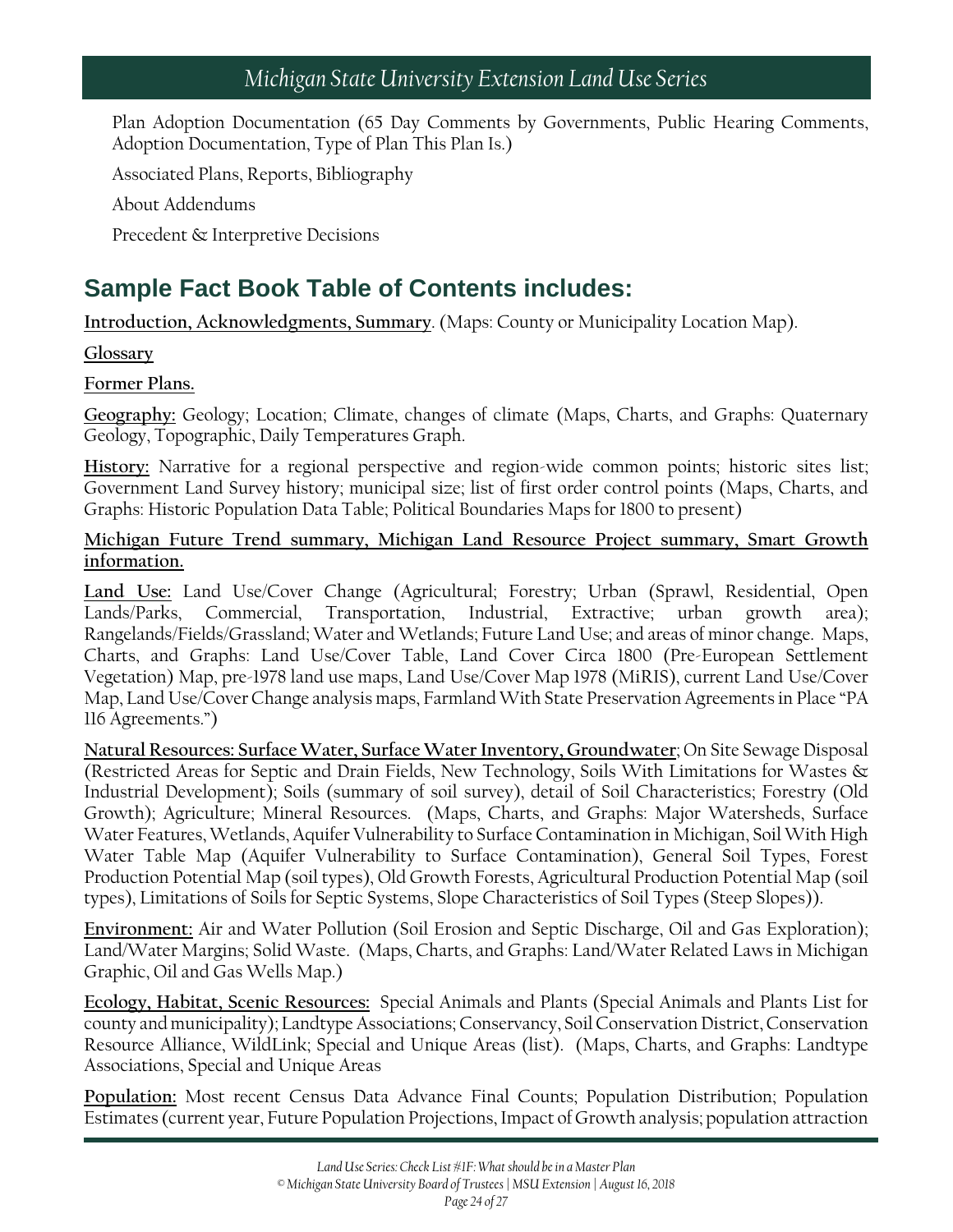options. (Maps, Charts, and Graphs: Table of Population Estimates, Table of Population Projections, Population Density Map, Housing Density Map, Seasonal Population Estimates Table, Projected Resort Population Map, detailed Population Data.)

**Human Services:** Medical Health, (Health Indicators Data: Job Injuries/Illness, Cardiovascular Health, Substance Abuse, Dental, Child and Maternal Health); Mental Health; Education (School Performance Measures, Enrollment); Elderly Care; Community Social Health; Crime (Crime Data Per Year, Juvenile Crime Data, Risk Factors); Service/Civic Organizations and Social Life. (Maps, Charts, and Graphs: School Districts.)

**Economics:** Industrial; Retail and Service (Retail Sales, Retail and Service Data, Estimated Effective Household Buying Income); Government; Agriculture; Unemployment; Tourism; Jobs (Annual Employment Averages 1980-present, Occupation, Industry Statistics); Commuting; Hinterland; Income Level (Census Income, Poverty Status); Business Retention and Recruitment; Brownfield Redevelopment. (Maps, Charts, and Graphs: Largest Employers; Largest Tax Payers, Employment Trend, Number Unemployed, Unemployment Rate Graphs, Manufacturing Employment, Retail Employment, Services Employment Graphs, Construction & Mining Employment, Government Employment, Transportation-Communications-Utilities Employment Graphs, Economic Hinterland Map(s))

**Housing:** Housing Stock (Housing Affordability for Owner Occupied Housing); Homeless; Housing for Disabled; Contractors, Inspectors (Zoning Permits and Actions, Construction Code Permits, New Construction Data); State Programs. (Maps, Charts, and Graphs: Housing Data.)

**Infrastructure:** Transportation (Railroad, Trails, Airport, Public Transit, Roads (Road Types and Status, Road Surface Conditions Summary, Surface Condition Mileage by Municipality); County Drains; Public Water (List of Public Water Systems, Source of Water and Sewage Disposal); Public Sewer (List of Sewer Systems); Government Facilities/Buildings; Recreation/Parks (Recreational Planning Organization, Inventory of Recreation Facilities); Private/Regulated Utilities (Electricity, Telephone, Natural Gas, Cable Television, Internet providers); Post Office; Emergency Services. (Maps, Charts, and Graphs: Transportation: Road Surface Map, Transportation, Traffic Count Data, Average Daily Traffic (ADT) Count by Municipality, County Drains, Areas Serviced By Municipal Water, Sewer Service Districts from 1975 Facilities Plan Map, Areas Serviced by Municipal Sewer Map, Outdoor Recreational Facilities, Indoor Recreational Facilities, Recreation Action Plan Map, Electric Utility Service Areas Map, Local Phone Exchanges Map, Communication Towers Map, Areas Serviced by Natural Gas Map, Local Zip Code Map, Fire Districts Map, EMS Districts Map.)

**Land Ownership:** Public Land Ownership; Private Land Ownership; Subdivided Land; [Native American] Foreign Policy (Historical Context, Jurisdiction-Generally, Jurisdiction-Zoning, Jurisdiction-Taxes, Jurisdiction-In a particular county/geography; Specifically, Indian Sovereignty, Municipal Concerns, Successful Coordination Elsewhere. (Maps, Charts, and Graphs, Public Land Ownership Chart Detail, Public and Private Land Ownership Chart Summary, Public Land Ownership Map, Parcelization Map, Recorded Subdivisions Map.)

**Existing Zoning:** Composite Zoning Map; Buildout and Other Analysis; Analysis of Existing Zoning (Planning, (What is "Good Planning?")), Review of Zoning Text, Zoning for Coordination and Streamlining; Neo-Traditional Zoning (Traditional Neighborhood Development Checklist). (Maps, Charts, and Graphs: Estimated Areas of Current Zoning Districts, Composite Zoning Map, detailed Buildout table).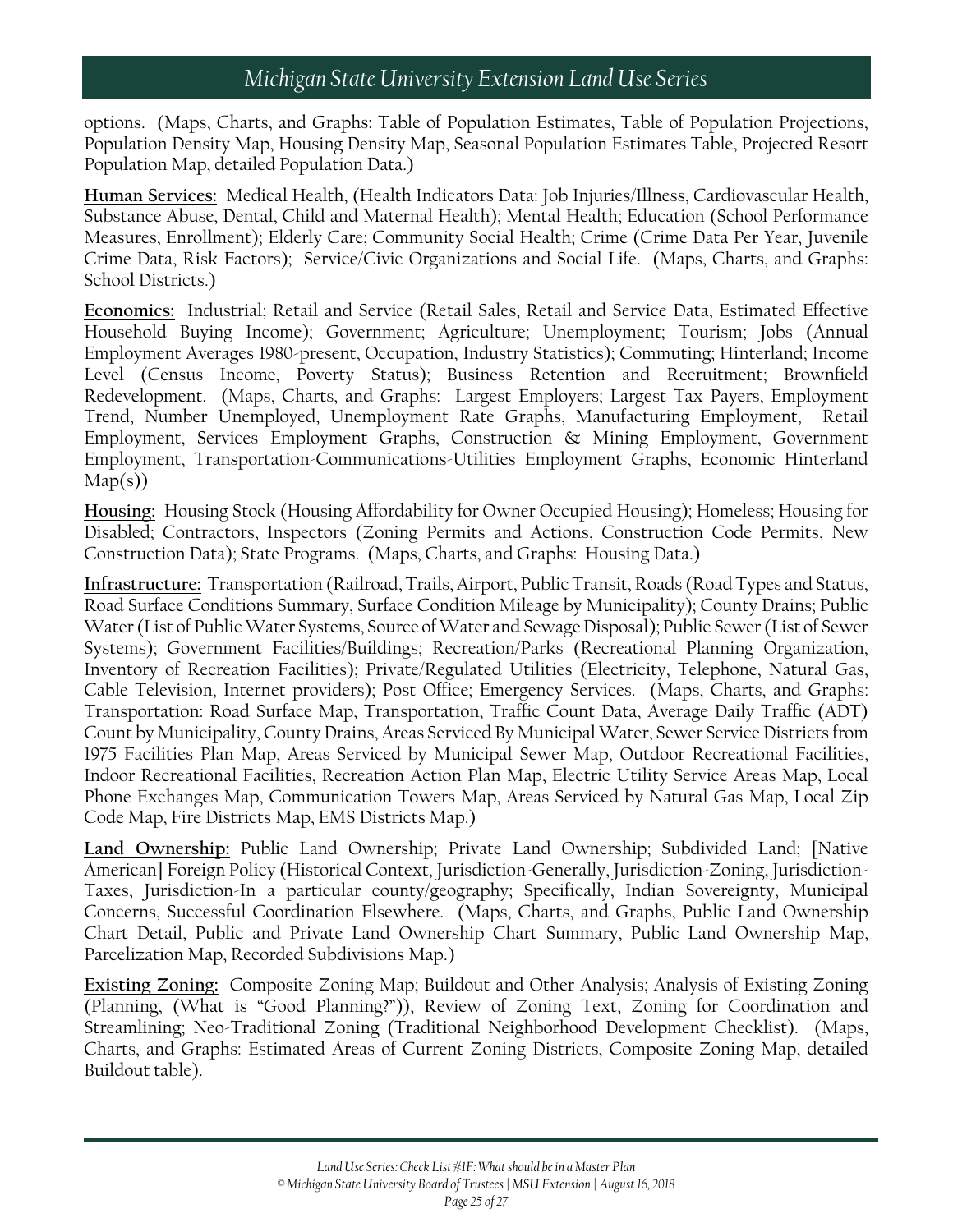**Other (Appendices):** Other Applicable Statutes; Bibliography; Other Selected Reports, Studies; Land Owner Opinion Survey (Background, Interviewing and the Sample, The Findings, Demographic Characteristics of the Sample; minority reports.)

## <span id="page-25-0"></span>**Appendix B - Glossary**

The following terms are used in this publication, and have the following specific meanings.

**§** means the section number of Public Act 110 of 2006, as amended, (being the Michigan Zoning Enabling Act, M.C.L. 125.3101 *et. seq.*),

**Chief administrative official** means the manager or other highest nonelected administrative official of a city or village.

**Chief elected official** means the mayor of a city, president of a village, supervisor of a township, or chair of a county board of commissioners.

**Ex officio member** means a member of a planning commission, with full voting rights unless otherwise specified by city or village charter, by virtue of holding another office.

**Legislative Body** means the county board of commissioners of a county, the board of trustees of a township, the council of a city or village, or other similar duly elected representative body of a county, township, city, or village.

**Local Unit of Government** means a county, township, city, or village.

**Municipality** means a city, village or township.

**Plan** means any plan adopted under the Michigan Planning Enabling Act or one of the three former planning acts, regardless of what it is titled.

**Planning Commission** means the local unit of government planning commission created under the Michigan Planning Enabling Act or one of the three former planning acts, regardless of what it is titled. In a few communities it may still be a "zoning board" (townships) or "zoning commission" (city and villages). Has used here, the use of the term "planning commission" includes all of these terms.

**Zoning jurisdiction** means the area encompassed by one of the following:

- legal boundaries of a city or village for a city or village respectively;
- legal boundaries of a township outside the limits of a city(ies) and village(s) for a township;
- legal boundaries of a county outside the limits of a city(ies) and village(s); or the county including any city(ies) and village(s) which has adopted the county plan (See §209, M.C.L. 125.3209).

## <span id="page-25-1"></span>**Appendix C – Related Publications**

There are also separate procedural checklists for performing other planning and zoning functions. They are:

- *Land Use Series*: "Check List #1A; To Create a Planning Commission or Amend an Existing Planning Commission Ordinance."
- *Land Use Series*: "#1B; Sample Ordinance to create a planning commission"